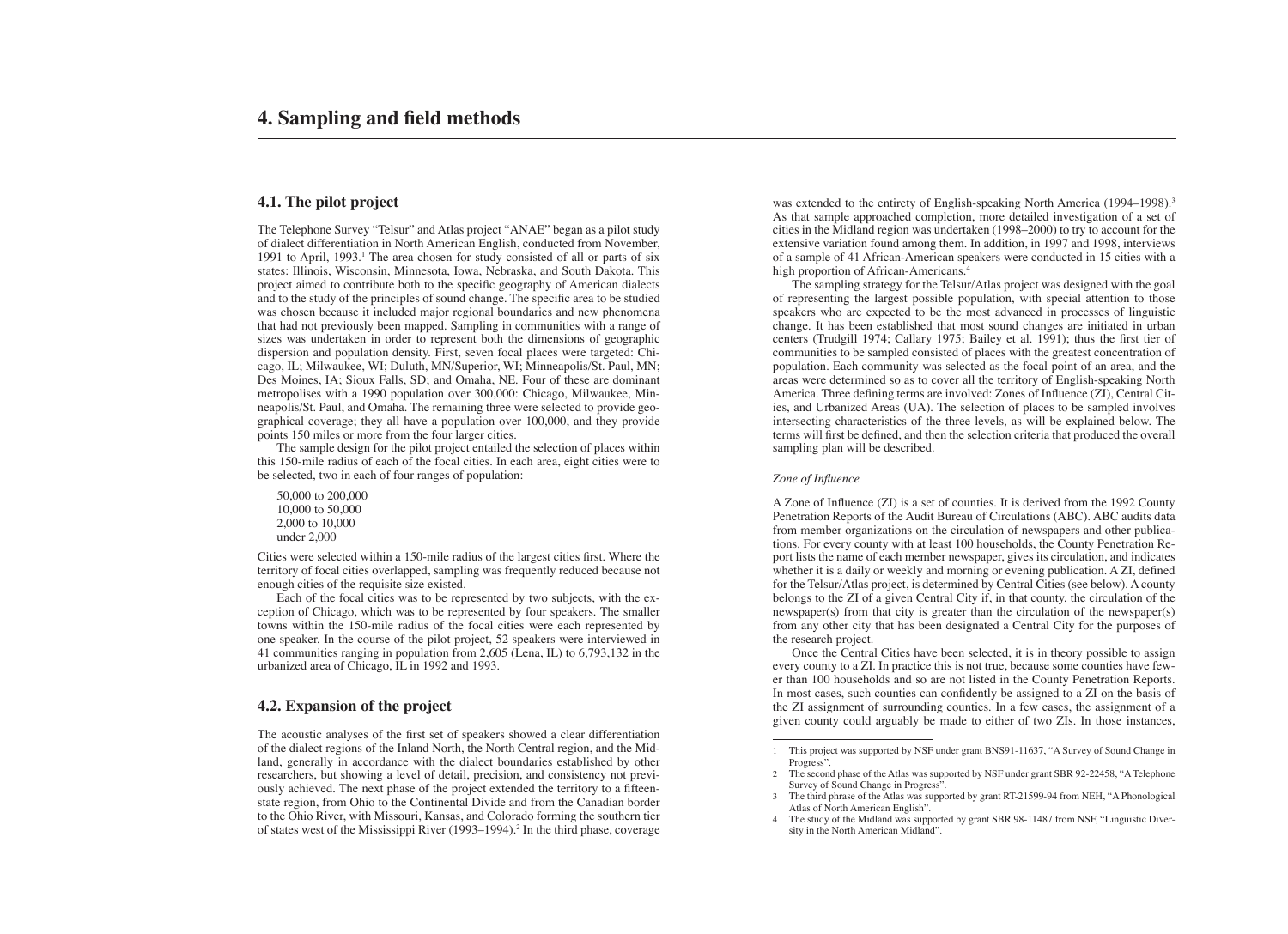## 22 Sampling and field methods

the assignment was made on the basis of considerations such as proximity to the Central City.

# *Central City*

This term is used in two senses. First, it is used as a synonym for the U.S. Census Bureau's definition of a Central Place as the defining feature of larger census units, including the Standard Metropolitan Statistical Area (SMSA) and the Urbanized Area (see below). The second sense is defined for the Telsur/Atlas project: a Central City is the central place of a Zone of Influence. As in the Census Bureau definition, a Central City may actually consist of more than one city: examples are Minneapolis/St. Paul, MN and the Quad Cities on the Mississippi River (Moline and Rock Island in Illinois and Davenport and Bettendorf in Iowa). The basic criterion for the selection of a Central City of a ZI is that it is a place for which the Urbanized Area (see below) has a population of at least 200,000 according to the 1990 census. Due to low populations in some areas, it was necessary to designate a number of cities smaller than this limit as Central Cities, such as Burlington, VT, Roanoke, VA, and Boise, ID. Three of the Central Cities are even smaller than the threshold of 50,000 which is used by the Census Bureau as a criterion for status as the Central Place of an Urbanized Area; they were assigned the designation of Central Cities for the same reason as the other Central Cities with a population under 200,000: to provide well-motivated geographic coverage. The status of such towns as regional centers is demonstrated by the existence of a local newspaper that has wide circulation in the area. The three Central Cities which are not UAs are Minot, ND, Aberdeen, SD, and Rutland, VT. Thus a Central City serves as the defining place of a Zone of Influence, and at the same time it is the Central Place of an Urbanized Area.

# *Urbanized Area*

This term is defined by the U.S. Census Bureau in order to provide a better separation of urban and rural population than is given by the SMSA, which takes the county as its building block. It consists of a central city or cities and the surrounding densely settled territory. By definition, it has a population of at least 50,000. The densely settled surrounding area consists of contiguous incorporated or census designated places having either a population of 2,500 or more, a population density of 1,000 persons per square mile, a closely settled area containing a minimum of 50 percent of the population, or a cluster of at least 100 housing units. Further details on the definition of an Urbanized Area may be found in the Census Reports. The composition of each Urbanized Area is shown on maps in the series of census reports *1990 CPH-2: Population and Housing Unit Counts*.

In the design of the Telsur/Atlas sample, the Urbanized Area is taken to be a conservative estimate of the territory of the speech community of the corresponding Central City. If a speaker is a native of any place within the Urbanized Area of a Central City, he or she is taken to be linguistically representative of the Central City's speech community. The areal extent of the UAs as mapped by the Census Bureau is quite restricted, which allows us to be confident that this is a valid sampling decision.

The Central Cities selected to define ZIs are further divided into four types by population of the corresponding UA and by area of the ZI, as follows:

- p1 UA population  $> 1$  million;
- $p2$  UA population  $> 200,000$ , non-restricted (area  $> 5,000$  square miles);
- $p3$  UA population > 200,000, restricted (area < 5,000 square miles);
- $p4$  UA population < 200,000.

These four levels are used to differentiate the amount of sampling to be done in smaller cities within each ZI. At the level of the Central Cities, the only difference in sampling is between the p1 cities and all others: in p1 cities, at least four speakers were to be interviewed, while in all others, at least two were to be interviewed. Furthermore, in every city, an effort was made to insure that at least one speaker would be a woman between the ages of 20 and 40.

Appendix 4.1 lists the 145 Central Cities that were selected for sampling and gives the corresponding ZI and UA populations. The figures show that 54 percent of the population of the United States lives in the 145 Urbanized Areas (or smaller cities) that were selected for sampling. Thirty-three of the UAs have a population over one million, and 112 have a UA population under one million. Thus the total minimum number of speakers to be represented in the completed national sample of the United States would be 356 speakers. A similar sample, consisting of about 40 speakers, was designed for Canada. A sizable number of speakers from smaller towns were interviewed in the course of the pilot project, and it occasionally happened that a speaker in one place was actually a good representative of a different speech community – small or large – and had moved to her/his present community recently. Thus many "extra" speakers were interviewed: the Telsur sample of North America consists of 762 speakers. The additional speakers add greatly to the depth and richness of the data, and they provide further confirmation of the validity of the methods employed through the consistency of the findings that they yield. Figure 4.2 shows the speakers interviewed for the Atlas; each speaker is located by a symbol that corresponds to the size of the speech community represented. The cities designated as "Primary" in the legend are Central Cities of Zones of Influence.

# **4.3. Selection and recruitment of speakers**

Once a place was selected, the next step was to locate representative speakers. This was accomplished by searching local telephone directories for names marked by the most prominent national ancestry groups. In most of the pilot project area, the largest group of Euro-Americans is of German ancestry. English and Irish ancestry are also reported widely, Scandinavian ancestry is frequent in the northern region, and Polish ancestry is prevalent in the industrial centers. To maximize the likelihood of reaching speakers who are native to their places of residence, names were selected that occurred in clusters. Ideally, names were chosen that were listed as "Jr". when the senior with the same name was also listed. The initial interchange with a person who answered the telephone was the identification of the interviewer by name, giving the affiliation with the University of Pennsylvania; the explanation that a study of communication among people from different parts of the country was being conducted; and the question of whether the speaker had grown up in the town where he or she was located. If the answer was affirmative, permission to conduct the interview was requested. If the speaker agreed, permission to record the interview was requested. The complete script of this introduction, as well as the entire interview schedule, is given in Appendix 4.3. The make-up of the interview schedule will be discussed below.

# *Bias in Telephone Listings*

By using published telephone listings to locate prospective speakers, we introduce the possibility of bias from the exclusion of those with unpublished telephone numbers. Labov (2001) reports that in the Philadelphia neighborhood study of sound change in progress conducted from 1973 to 1977 (LCV), a strong negative correlation was found between social class and the rate of unlisted telephone numbers, as follows:

- 
- 
- 
- 
- 
- 
- 
- 
- 
- 
- 
- 
- 
- 
- 
- 
- 
- 
- 
- 
- 
- 
- 
- 
- 
- 
- 
- 
- 
- 
- 
- 
-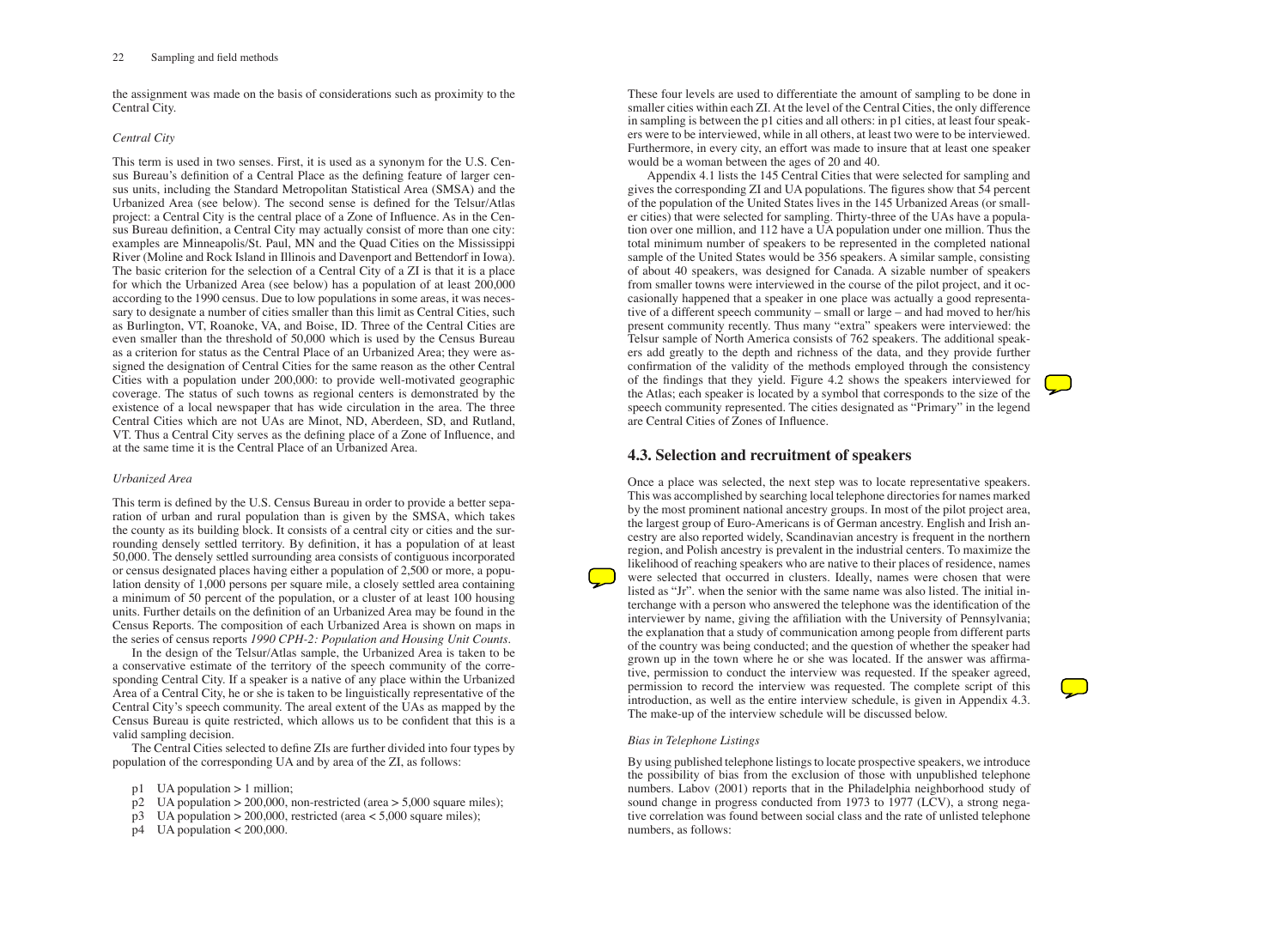| Social class        | % unlisted telephone numbers |
|---------------------|------------------------------|
| Lower working class | 80                           |
| Upper working class | 56                           |
| Lower middle class  | 44                           |
| Middle middle class | 31                           |
| Upper middle class  |                              |
| Upper class         |                              |

While we can therefore assume with reasonable confidence that we are not likely to be misled as to the direction of sound change in the present study by relying on telephone listings to locate speakers, we must recognize that the pool of accessible speakers is reduced as we descend the social scale. This may not alter our finding as to the progress of sound change, but it is likely to affect the speaker sample's representation of the population as a whole. In this work, we have employed the Socio-economic Index (described below) developed by Duncan (1961) and updated most recently by Nakao and Treas (1992) to rank speakers on the social scale. Indeed, the distribution of the Telsur/Atlas speakers by Socio-economic Index appears to be weighted towards those who are higher on the social scale. Table 1 compares the social class distribution of the population in a selection of cities of varying sizes and locations with the social class distribution of the Telsur/Atlas sample as a whole.<sup>5</sup>

This finding was understood by the fieldworkers to stem from the varying degree to which the different groups felt the need or wish to be available to the outside world. The effect of this bias on the study of sound change in progress was tested in the LCV study. Telephone listing for the subjects in the neighborhood study was entered as a variable in the regression analysis of the first and second formants for all the vowels under investigation, and this was compared with the results of a complementary survey of sound change in progress carried out by telephone (Hindle 1980). If telephone listing biased speakers towards either greater or less advancement of sound change, it would appear as a significant effect on the normalized vowel formant value. No such effect was found for any vowel.

|                          | Population Upper Middle Lower Upper Middle Lower |    |     |    |     |                                              |    |
|--------------------------|--------------------------------------------------|----|-----|----|-----|----------------------------------------------|----|
|                          |                                                  |    |     |    |     | middle middle middle working working working |    |
| New York City CMSA       | 8,716,770                                        | 16 | 25  | 13 | 30  | 11                                           | 5  |
| San Francisco CMSA       | 3,239,687                                        | 17 | 26  | 12 | 29  | 11                                           | 5  |
| Dallas CMSA              | 2,010,378                                        | 14 | 24  | 13 | 32  | 12                                           | 6  |
| Miami CMSA               | 1,500,947                                        | 13 | 23  | 12 | 33  | 13                                           | 6  |
| Minneapolis/St. Paul, MN | 1,329,371                                        | 15 | 24  | 13 | 31  | 12                                           |    |
| Cleveland, OH            | 1,266,993                                        | 13 | 22  | 12 | 33  | 13                                           |    |
| St. Louis, MO-IL         | 1,154,922                                        | 14 | 23  | 13 | 32  | 13                                           | 6  |
| Denver, CO               | 975,817                                          | 16 | 26  | 13 | 30  | 11                                           |    |
| Kansas City, MO          | 777,523                                          | 14 | 23  | 13 | 32  | 12                                           | 6  |
| Montgomery, AL           | 128,656                                          | 13 | 23  | 13 | 33  | 12                                           |    |
| Muskegon, MI             | 65,424                                           | 10 | 18  | 11 | 36  | 15                                           | 10 |
| Monroe, LA               | 58,100                                           | 13 | 23  | 12 | 33  | 14                                           | 6  |
| All (N)                  | 121,214,588                                      |    |     |    |     |                                              |    |
| Percent                  |                                                  | 15 | 24  | 13 | 31  | 12                                           | 5  |
| Telsur speakers (N)      | 633                                              | 98 | 250 | 65 | 114 | 57                                           | 49 |
| Percent                  |                                                  | 15 | 39  | 10 | 18  | 9                                            | 8  |
|                          |                                                  |    |     |    |     |                                              |    |

Table 4.1 shows that the Middle Middle Class is over-represented in the Telsur/ Atlas sample as compared to the general population, and the upper working class is under-represented. The skewing found here is much less than the skewing of telephone listings by social class, however, and, most importantly, all the social classes are well represented. While it is thus evident that the speakers interviewed for the Telsur project do not precisely reflect the social class distribution of the population at large, this does not interfere with the investigation or analysis. The aim of ANAE is to determine those structural patterns that differentiate communities rather than those that differentiate speakers within the community. Various tables throughout the Atlas will take advantage of the distribution of social parameters throughout a dialect or regional area to establish their influence on the progress of a change. In these multivariate analyses, regression coefficients for education and occupation are generally much lower and less significant than those registering the effects of age, gender, and city size

Sociolinguistic studies of large cities show that centrally located social groups – lower middle and upper working class speakers – are the initiators of those sound changes internal to the system, which operate below the level of consciousness. Though these changes eventually affect the entire community, these centrally located speakers are more advanced in ongoing sound changes than are speakers at the extremities of the social scale. With two-thirds of the Telsur speakers falling into the upper working, lower middle, and middle middle classes, we can have some confidence that newly emerging sound changes will be represented in the data. As a further brake on any bias of the sample towards higher-class speakers, in the last stages of interviewing to complete the sample, special techniques were developed to locate speakers who satisfied the strictest criteria of nativity and social class. These will be detailed below.

## **4.3.1. National ancestry**

The methods described in Section 4.4 are appropriate for a study of the central tendencies of speech communities, but not for a detailed examination of social differentiation within a community. Over the past two hundred years, large numbers of immigrants have entered most of the cities studied here; the great majority of them have become speakers of the current local dialect in the second and following generations. Even when a majority of the population consists of groups of foreign stock, the doctrine of First Effective Settlement applies: the new groups assume the cultural patterns of the smaller groups who preceded them (Zelinsky 1992; Mufwene 1996). In order to maximize the chances of recruiting local speakers, the Telsur method tended to focus on the majority ethnic groups in each area.

Table 4.2 gives the overall distribution of the major ethnic groups in the sample by the regions established in Chapter 11. In response to the question, *What's your own family's national ancestry?* (Appendix A), 79 responded "White", "American", "European", or some other non-specific information. These are summed up as "White" in Table 4.2. The other figures show only the first identification given.

Most of the subjects named more than one nationality in response to this question (418 out of 762). Table 4.2 shows only the first response given; the overall proportions of national ancestral groups are similar for second, third, and fourth items given. The bold figures show the mode for each region. The righthand column gives the percentages of each group in the 2000 U.S. Census for all Americans.

<sup>5</sup> The data in Table 4.1 are based on figures given for occupation of employed persons 16 years old and over in Table 18, "Labor force and disability characteristics of persons: 1990" from the census volume series CPH-3. The calculation of the social class distribution from the data on occupation is described in Appendix 2.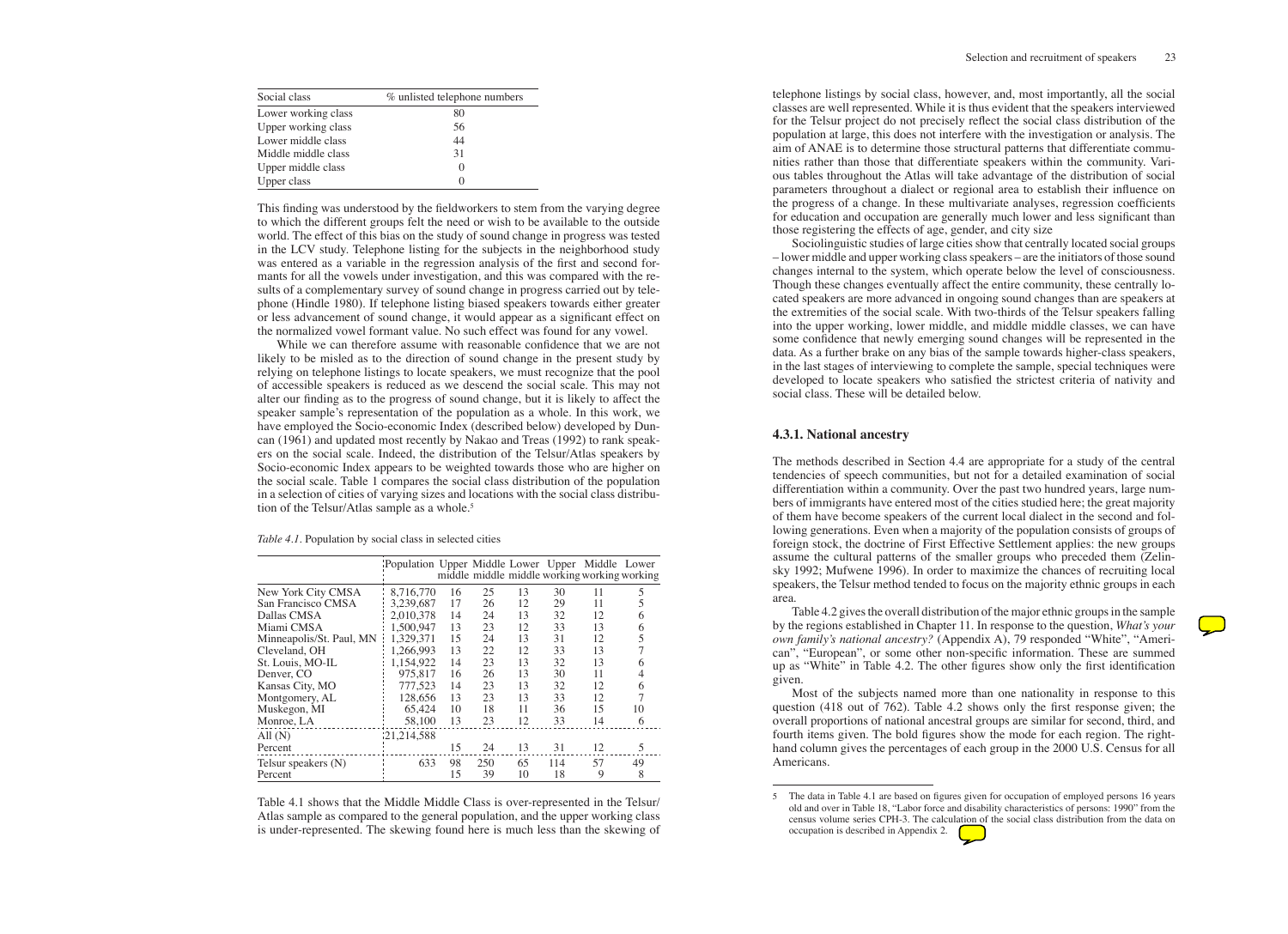## 24 Sampling and field methods

In general, the proportions of national ancestral groups are ordered similarly to the census. The largest single identification is German. In the Telsur sample, the German group is by far the largest in the Midland, the North, and the West. There is a much more even distribution of ethnic groups in the South, with a heavier representation of English and Scots-Irish. The Scots-Irish are the modal group in Canada. The Mid-Atlantic region (which includes New York City, Philadelphia, Wilmington, and Baltimore) is the only region in which Italians are the predominant ancestral group.6

The emphasis of the Telsur method on the predominant ethnic group is seen most clearly in the high numbers of subjects of German background; the proportion is about twice as high (28%) as in the Census (15%). So far, German nationality has not been associated with the greater or lesser development of the phonology of the Midland and the North, but this bias in the population must be borne in mind. The Telsur method has not led to the elimination of smaller ethnic groups. Lithuanian, Finnish, Welsh, and Lebanese are represented in the 22 speakers in the "Other" category. Considering all responses, 14 of the Telsur subjects identify Jewish ethnicity in their background. A much larger number mention some Native American group. In terms of primary identification, the greatest number of Native Americans are found in the South.

| Table 4.2. National ancestral groups identified in first response to Telsur questionnaire. |
|--------------------------------------------------------------------------------------------|
| Bold figures indicate largest group in a region.                                           |

|                  |          | Canada Midland Mid- North South West Transi- Total |                |                |                |                |                |     | 2000       |
|------------------|----------|----------------------------------------------------|----------------|----------------|----------------|----------------|----------------|-----|------------|
|                  |          |                                                    | Atlantic       |                |                |                | tional         |     | Census $%$ |
| English          | 5        | 11                                                 | $\overline{2}$ | 19             | 23             | 9              | 3              | 72  | 8.7        |
| Scots-Irish      | 11       |                                                    | $\overline{c}$ |                | 21             | 2              | 0              | 50  | 1.5        |
| Irish            | 3        | 17                                                 | 5              | 14             | 16             |                | $\overline{c}$ | 58  | 10.8       |
| German           | 4        | 80                                                 |                | 67             | 29             | 29             |                | 217 | 15.2       |
| Dutch            | ı        | 5                                                  |                | 5              | 1              | $\overline{c}$ | 0              | 15  | 1.6        |
| Scandinavian     | $\Omega$ | 4                                                  | 0              | 20             | $\mathfrak{2}$ | 10             | 0              | 36  | 3.5        |
| French           | 4        | 5                                                  |                | 12             | 5              | 4              | 0              | 31  | 3.0        |
| Canadian French  | 0        |                                                    |                | 4              | 2              |                | 0              |     | 0.8        |
| Italian          | $\Omega$ |                                                    | 13             | 16             | 12             | $\overline{2}$ |                | 51  | 5.6        |
| Jewish           |          |                                                    | $\Omega$       | $\overline{2}$ | $\overline{2}$ |                | 0              | 8   |            |
| Polish           | 1        | 6                                                  | 2              | 11             | $\overline{2}$ | 2              | $\theta$       | 24  | 3.2        |
| Other Slavic     | 5        | 8                                                  | $\overline{2}$ | 9              | 4              | $\Omega$       | 0              | 28  | .25        |
| Other            |          |                                                    | $\overline{c}$ | 3              | 3              | $\Omega$       | $\Omega$       | 13  |            |
| "White"          |          | 17                                                 | $\Omega$       | 23             | 27             | 11             |                | 80  |            |
| Hispanic         | $\Omega$ | 0                                                  | 0              | $\overline{2}$ | 5              | 6              | 0              | 13  | 12.5       |
| African-American | 0        | 2                                                  | 5              | 7              | 27             | 4              | $\Omega$       | 45  | 12.9       |
| Native American  |          |                                                    | 0              |                | 7              |                | $\Omega$       | 14  | 1.5        |
| Total            | 38       | 179                                                | 42             | 222            | 188            | 85             | 8              | 762 |            |

# **4.3.2. Race**

Although thirteen subjects gave some Hispanic or Latino identification in response to the question on ethnicity, the Telsur survey did not focus on the 12.5 percent of the U.S. population that is Hispanic. The studies of Latino/a English that have been carried out in the last several decades indicate that there are some common features of the second generation dialect that differentiate it from others (Santa Ana 1992; Bayley 1994). Detailed sociolinguistic studies have found that Latino speakers are subject to several competing influences: traditional Spanish, AAVE, and the local white dialects (Wolfram 1974; Poplack 1978; Fought 2003). A thorough and accurate study of geographic differences in the English of Latinos from the Caribbean and various countries of Central and South America

*Hi, my name is* \_\_\_\_\_\_. *I'm calling from the University Pennsylvania in Philadelphia. We're doing research on communication between people from different parts of the country, so we're looking for people who grew up in one place to help us by telling us a little about how people say things in your area. Did you grow up in ? If yes: Can you take a few minutes now to answer some questions?*

is beyond the scope of the current work. It is not likely that the Telsur interview would be able to trace the many variable tendencies in these English dialects, where consistent dialect patterns are still in the process of formation.

The study of geographic differentiation among African-American speakers raises a different set of questions. Studies of AAVE have shown a remarkable geographic uniformity in those grammatical and phonological features that are distinctive to this dialect (NYC: Labov et al. 1968, Labov 1972; Detroit: Wolfram 1969, Edwards 1992; Washington DC: Fasold 1972; Mississippi: Wolfram 1974, Loman 1967; North Carolina: Anshen 1969; Los Angeles: Baugh 1983; San Francisco: Mitchell-Kernan 1969). In general, African-American speakers do not participate in the regional sound changes that are the main focus of ANAE (Labov and Harris 1986; Veatch 1992; Labov 2001: 506–508; Thomas 2001). Thomas finds a remarkable uniformity of vowel systems among African-Americans throughout the U.S. (p. 165), even in the South (p. 170).<sup>7</sup> At the same time, there are consistent differences between African-Americans and whites in the South, even in the earliest records.

Even in those Northern cities in which African-Americans form the majority (e.g. Detroit), African-Americans do not appear to have had any influence on the evolution of the white vernacular, either in the city or the surrounding suburbs. For this reason, the Telsur survey did not specifically search for African-American speakers in the North, the Midland or the West. In those areas, 22 subjects identified themselves as having African-American ethnicity, in whole or in part.

The procedure in the South was the opposite. Using the special methods for locating speakers of a given background discussed in Section 4.7 below, African-American subjects were targeted in five major cities: New Orleans, Jackson, Birmingham, Atlanta, and Durham. Chapter 22 reports on the phonological inventories and phonetic patterns of these speakers, comparing them with the white subjects in the same cities. The chapter includes a summary of the phonetic analyses of rural and small-town African-Americans by Erik Thomas.

# **4.4. Methods of recruitment**

Understandably, many speakers are wary of an unsolicited telephone caller who begins speaking from a prepared script. Telsur interviewers were trained to initiate the interview in a slow speech style to achieve maximum clarity in explaining the purpose of the call. The overt purpose of the interview was explained in the following initial script:

In the North, some recent studies show partial movements of African Americans in the direction of the white regional pattern (Thomas 1989/93 in Ohio, Deser 1990 in Detroit, Henderson 2001 in Philadelphia). Studies of African-American English in Northern cities show stylistic variation in the vocalization of /r/ and monophthongization of /ay/ (Myhill 1988). In the South, African-Americans show vowel systems that are related to general Southern patterns, though the earliest records show consistent differences between African-American and white speech. Many of the older black speakers show monophthongal [e:] and [o:] for the vowel classes of long *e* and *o*, and /aw/ is consistently further back than in white speech (Labov, Graff, and Harris 1986).

<sup>6</sup> There are 11 subjects in New York City: three are Italian and three are Irish, one German, one Scots-Irish, one Dutch and two African-American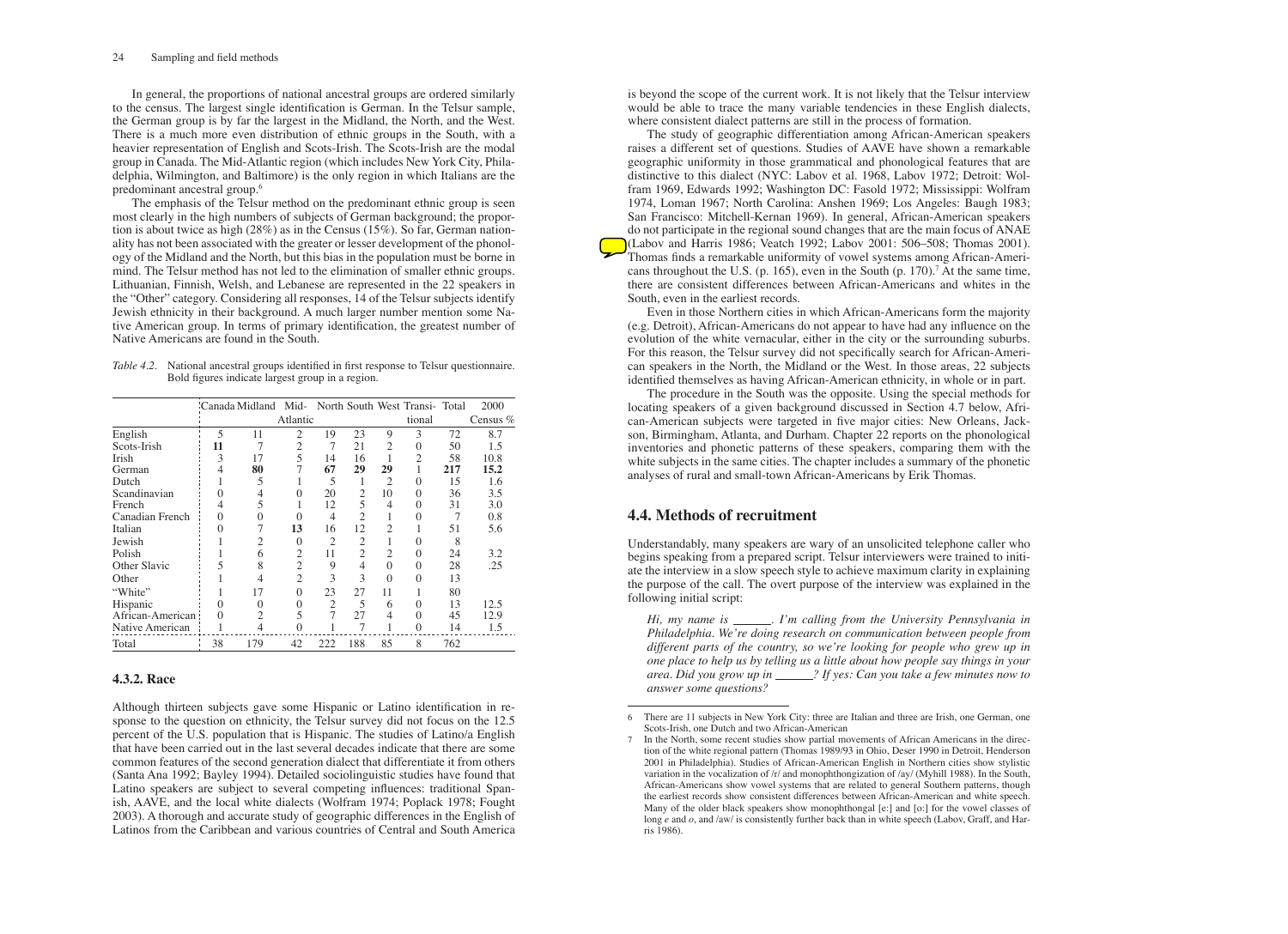refused recording, etc.  $(18%)$  $ck$  later (24%)

-----------------------------------

refused recording, etc.  $(16%)$ k later  $(6%)$ 

If the respondent asked to know more about the purpose of the interview, the interviewer proceeded as follows:

*People across the country are talking to each other more and more, and at the same time we know that local accents are getting more different, in spite of the fact that we all watch the same TV programs. We want to find out how people talk in each region of the country and whether local ways of talking are changing in any way.*

Since North Americans have a general interest in the existence of dialect differences within American speech, refusal rates were low by comparison with other telephone surveys (see Table 4.3).

PERMISSION TO RECORD. The following routine was followed closely in securing permission to record over the telephone.

*In order to be able to keep track of everything you can tell us, I need to be able to make a tape recording of this conversation. Is that all right with you? (If informant is hesitant: I can assure you that this information is used only by our research group for our reports about general trends in American English, and no information identifying individuals is ever released.* If still hesitant: *If we come to a question you don't think you want to answer, just tell me and we'll skip it. I don't think you'll have a problem with any of the questions I'm going to ask you.*) If permission is given, turn tape recorder on and tell informant you have done so.

In the small number of cases where the person did not agree to be recorded (7 to 16%), the interviewer was instructed to thank the person for their time and terminate the interview.

Though the Telsur interview did not as a rule reach the levels of intimacy and rapport characteristic of the best sociolinguistic interviews, a large part of it was designed to replicate friendly conversation. The interviewer was trained to call upon all of his or her knowledge and experience of the place where the speaker lived. With each successive interview in a given place, the interviewer was better informed about that place and could converse more effectively with people local to the place. The interviewer was trained to be sensitive to the level of interest shown by the subject in order to maximize the flow of spontaneous speech.

Sensitivity to questioning was most likely to arise in the section on demographic data, which was positioned at the end of the interview. It includes the speaker's age and occupation and also the speaker's parents' occupations. Speakers occasionally declined to give some of this information, but the refusal rate was low. Most speakers had already talked about their own occupations by the time the interviewer reached this section, so the question was a matter of filling in details.

# **4.5. Records of calls required for successful interviews**

The Telsur project kept detailed records of all telephone calls made, in order to trace regional differences in the difficulty of locating local speakers and rates of refusal and acceptance. The ease or difficulty of achieving a successful interview varied greatly. The first phone call of the Atlas was made to Sioux Falls, SD, at 3:30 in the afternoon on February 24, 1992. A woman answered the phone and listened politely to the investigator's request for an interview. She explained that she had a day care center in her home, so she was not free to talk during the day. The interviewer thanked her and dialed a second number in Sioux Falls. This call was answered by a man who agreed to be interviewed after asking, "It doesn't

cost anything, does it?" The ensuing tape was labeled TS 1. The last interview, TS 835, was conducted by the same interviewer on November 14, 2001, in San Diego, CA. This interview, with a roommate of the college student in whose name the phone was listed, was achieved after dialing the telephone 142 times. The outcomes of these calls to San Diego were as follows:

| Frequency | Result                                                                   |
|-----------|--------------------------------------------------------------------------|
| 9         | No answer $(6\%)$                                                        |
| 54        | Answering machine (38%)                                                  |
|           | Busy signal $(5%)$                                                       |
| 12        | Phone disconnected $(9\%)$                                               |
| 5         | Call screening, fax machine, modem $(4\%)$                               |
| 42        | Respondent not local (30%)                                               |
| 10        | Interview refused – not interested, busy, refused recording, etc. $(7%)$ |
| 2         | Respondent asked interviewer to call back later $(1\%)$                  |
|           | Successsful interview $(< 1\%)$                                          |
| 142       | Total calls                                                              |
|           |                                                                          |

These two interviews, the first and the last of the Telsur project, represent the extremes of the task of garnering a successful interview. (There were also occasional instances of getting a good interview on the first phone call to a city or town.) In general, the most difficulty was encountered in places where there was a high proportion of non-local residents. City size was not necessarily a problem. In Chicago, for instance, the following record was made in February, 1993, without any special screening for census districts:

| Frequency | Result                                    |
|-----------|-------------------------------------------|
|           | No answer $(6\%)$                         |
|           | Answering machine (29%)                   |
| 3         | Interview refused – not interested, busy, |
|           | Respondent asked interviewer to call bac  |
|           | Successful interview (24%)                |
| 17        | Total calls                               |

In a sampling of cities in the Midwest, another investigator made recordings between January, 1993 and April, 1994 in Wisconsin (Hayward, Steven's Point, and Oconto), Minnesota (Chisholm, St. James, and Minneapolis), Iowa (Grinnell and Denison), South Dakota (Redfield), Nebraska (Wayne and Falls City), Illinois (Lena and Fairbury), and Ohio (Cleveland and Cincinnati). These are mostly small towns, but a number of large cities are included as well. The results were as follows:

| Frequency | Result                                      |
|-----------|---------------------------------------------|
| 12        | No answer $(14\%)$                          |
| 8         | Answering machine (9%)                      |
| 3         | Busy signal $(3%)$                          |
|           | Phone disconnected (8%)                     |
| 13        | Respondent not local (15%)                  |
| 14        | Interview refused – not interested, busy, r |
| 5         | Respondent asked interviewer to call bac    |
| 4         | No adults at home $(5\%)$                   |
| 20        | Successsful interview (23%)                 |
| 86        | Total calls                                 |
|           |                                             |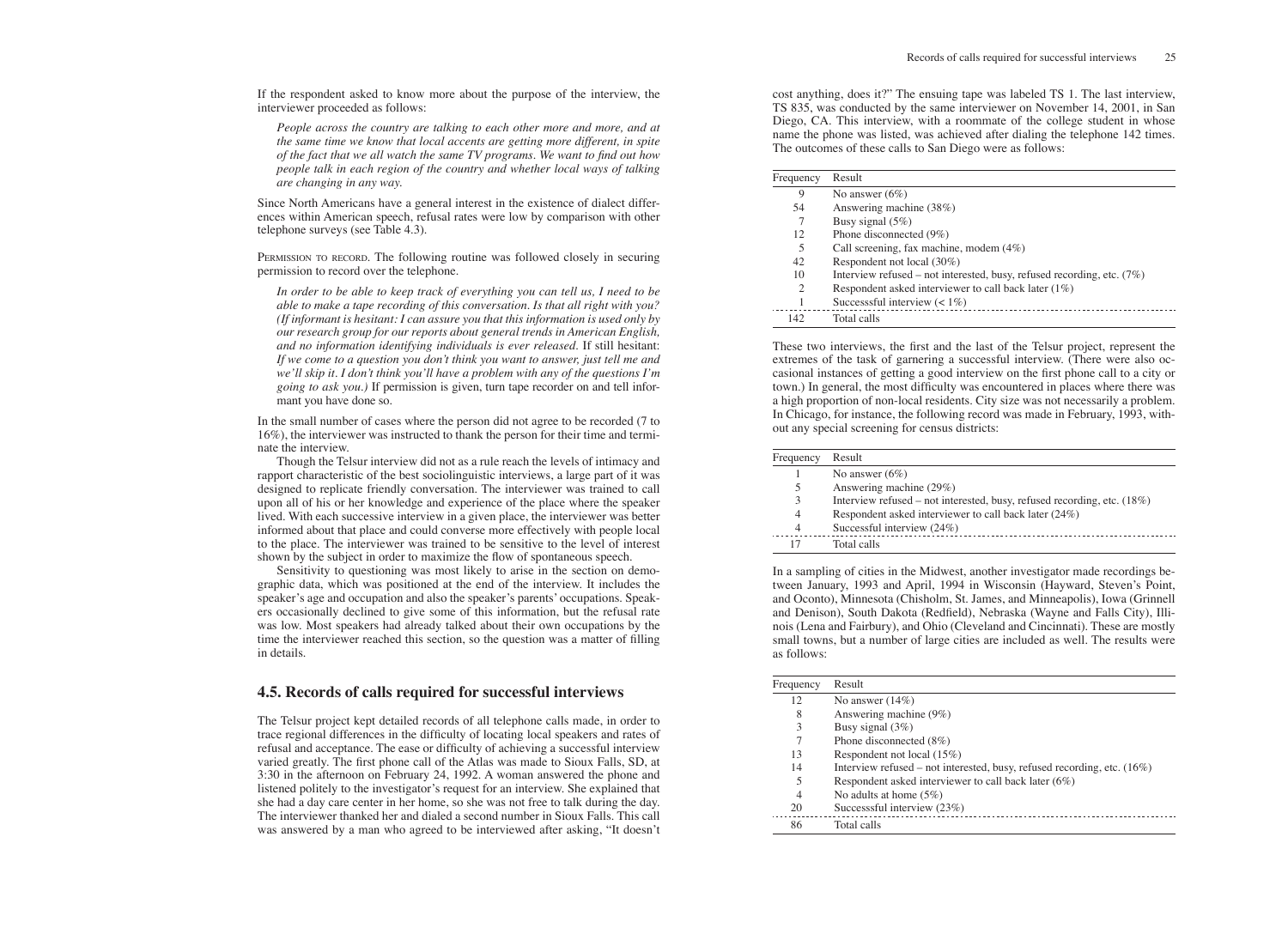In another part of the Telsur region, the state of Texas, three interviewers working together made the following record between June, 1996 and January, 1997, in calls to Austin, Amarillo, Houston, and Dallas:

| Frequency | Result                                                                    |
|-----------|---------------------------------------------------------------------------|
| 34        | No answer $(14\%)$                                                        |
| 66        | Answering machine (27%)                                                   |
| 6         | Busy signal $(2\%)$                                                       |
| 19        | Phone disconnected $(8\%)$                                                |
| 19        | Fax machine, business, etc. (8%)                                          |
| 62        | Respondent not local (26%)                                                |
| 22        | Interview refused – not interested, busy, refused recording, etc. $(9\%)$ |
| 3         | Respondent asked interviewer to call back later $(1\%)$                   |
|           | No adults at home ( $\lt 1\%$ )                                           |
| 9         | Successsful interview $(4%)$                                              |
| 241       | Total calls                                                               |

In yet another region, the following record was made by two interviewers during April and May, 1995. These calls were made in New York State (Syracuse, Albany, Rochester, and Buffalo) and Pennsylvania (State College, Harrisburg, Pittsburgh, Erie, and Scranton):

| Frequency | Result                                                                    |
|-----------|---------------------------------------------------------------------------|
| 19        | No answer $(14\%)$                                                        |
| 50        | Answering machine (36%)                                                   |
| 4         | Busy signal (3%)                                                          |
| 9         | Phone disconnected $(7%)$                                                 |
| 2         | Fax machine, business, etc. $(1\%)$                                       |
| 26        | Respondent not local (19%)                                                |
| 8         | Interview refused – not interested, busy, refused recording, etc. $(6\%)$ |
| 3         | Respondent asked interviewer to call back later $(2\%)$                   |
| 17        | Successsful interview $(12\%)$                                            |
| 138       | Total calls                                                               |

These records are summarized for purposes of comparison in the following table of percentages of outcomes of each dialing of a telephone number.

It must be kept in mind that speakers were screened as quickly as possible for locality status, in order to weed out non-local speakers with a minimum investment of time and effort. Respondents were told, "We're looking for speakers who grew up in one place to help us by telling us a little about how people say things  $\overline{\text{in}}$  each area. Did you grow up in  $\frac{1}{\sqrt{1-\frac{1}{n}}}$ ?"

|                       | San Diego Chicago |    | Midwest | Texas | NY & PA |
|-----------------------|-------------------|----|---------|-------|---------|
| No answer             |                   |    | 14      | 14    | 14      |
| Answering machine     | 38                | 29 |         | 27    | 36      |
| Busy signal           |                   |    |         |       |         |
| Phone disconnected    |                   |    |         |       |         |
| Not a residence       |                   |    |         |       |         |
| Respondent not local  | 30                |    | 15      | 26    | 19      |
| Interview refused     |                   |    | 16      |       |         |
| Call back later       |                   | 24 |         |       |         |
| No adults at home     |                   |    |         |       |         |
| Successful interview  |                   | 24 | 23      |       |         |
| Total number of calls | 142               |    | 86      | 241   | 138     |

Overall, the table reflects the relative difficulty of accomplishing a successful interview in terms of the number of times it is necessary to dial the telephone. There is partial comparability among the different places defined here, but there are also differences, as was stated above. The table registers two general types of outcome, which can be considered separately: the first five lines are outcomes in which the phone is not answered by a live person, and the last five lines are outcomes in which the interviewer speaks to a potential interviewee.

Table 4.4 summarizes the frequencies of outcomes in which the interviewer reached a person, in order to assess the rate of actual refusal and success. The case of no adults being at home – when a child under the age of 18 answers the phone – is not included, since those are cases of the interviewer not reaching a potential participant.

Non-local respondents are not candidates to be a Telsur speaker. However, they still have the opportunity to refuse to be interviewed, without divulging their locality status, by cutting off the phone call before the interviewer is able to determine that they are non-local. (Some respondents simply hung up the phone during or immediately after the interviewer's request for participation. Others had reactions such as "Heaven's sakes!" or "We can't help you. Bye", before hanging up.) The number of flat refusals of the total number of adults reached by phone, including non-locals, is given first, as the minimum refusal rate. In another sense, the refusal rate is the number of refusals out of those who either refused after the request for participation was made or who terminated the interaction before responding to the interviewer at all; this calculation is given on the second line of refusal rates. The "true" refusal rate must be somewhere in between.

The success rate may also be judged by several criteria. The most realistic measure from the standpoint of the interviewer is the rate of successfully completed interviews in relation to the number of live people contacted; this is the proportion given as success rates in the last line of the table.

*Table 4.4.* Percentages of refusal and success in obtaining interviews

|                                |    |    |    |    | San Diego Chicago Midwest Texas NY & PA |
|--------------------------------|----|----|----|----|-----------------------------------------|
| Respondent not local           | 42 |    |    | 62 | 26                                      |
| Interview refused              | 10 |    | 14 | 22 |                                         |
| Call back later                |    |    |    |    |                                         |
| Successful interview           |    |    | 20 |    |                                         |
| Refusal rate, incl. Non-locals |    | 27 | 27 | 23 |                                         |
| Refusal rate, excl. Non-locals |    | 27 | 36 | 65 | 29                                      |
| Success rate, incl. Non-locals |    | 36 | 38 | Q  |                                         |
|                                |    |    |    |    |                                         |

These variations in refusal and success rates are related to differences in regional histories and population mobility. The greatest differences between regions are in the proportions of non-locals, reflecting the well-known migration patterns in the U.S. towards the sun belt. Chapters 11 and 20 will show that the defining features of the West as a dialect area are more complex and less consistent than for other areas, and the high proportion of non-locals in San Diego is correlated with this situation. Large-scale inmigration to the largest Texas cities is reflected as well in the variable realization of Southern features in that state (Chapter 18).

Finally, we must confront the fundamental question of any sampling procedure: to what extent does the sample represent the population of local speakers? Are the local speakers who refused the interview different linguistically from those who agreed to be interviewed? The early study of New York City included a method of sampling those who refused face-to-face interviews by means of a telephone interview, and found no such bias (Labov 1966, Appendix D), but there is no practical way of re-sampling those who refused the telephone interview. It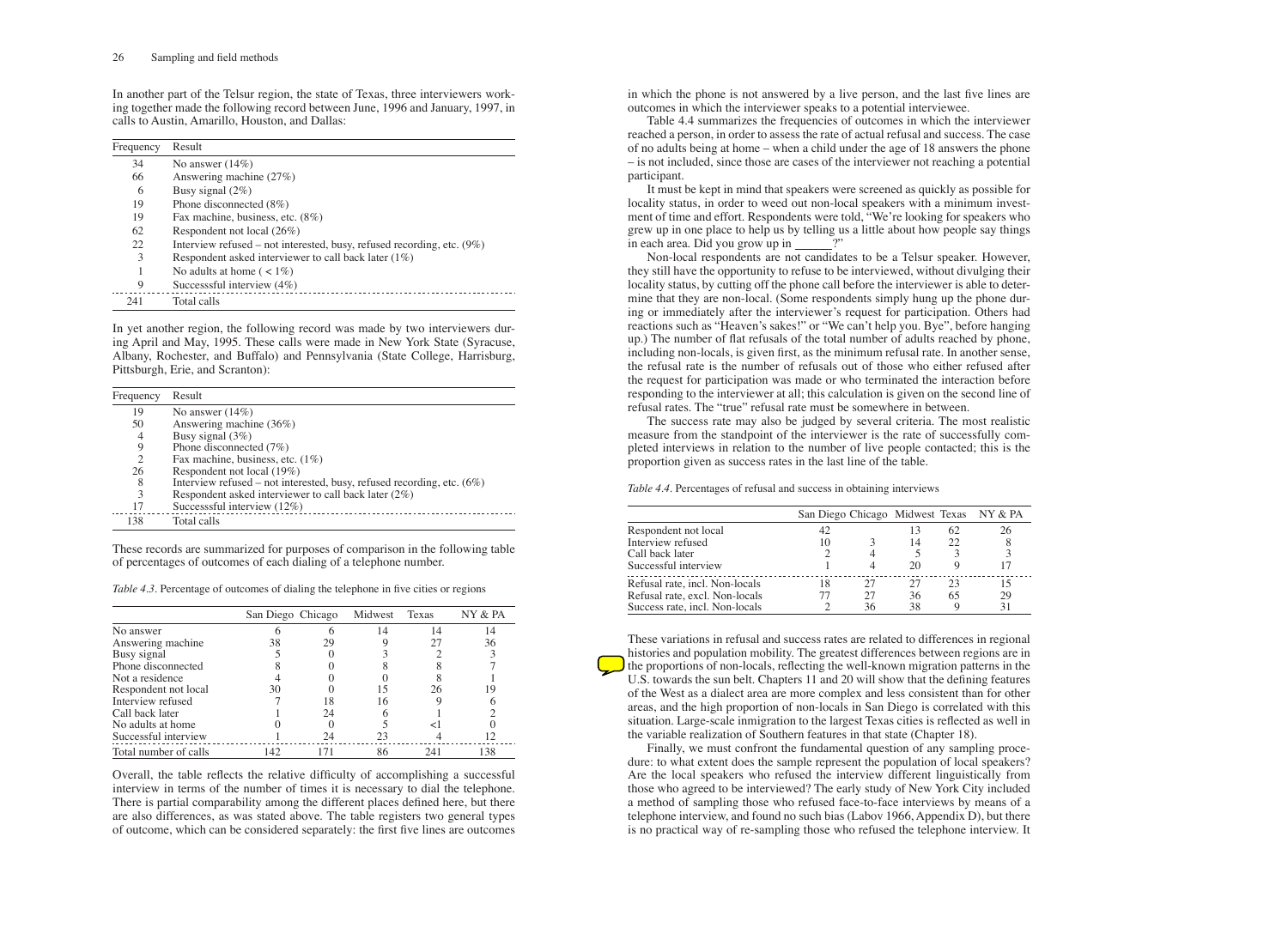is possible that persons with greater linguistic insecurity are more likely to refuse the Telsur interview, or that leaders of linguistic change are more likely to accept it. We have no way to estimate such biases. The major way of assessing the representativeness of the sample is through the regularity of the results, in the form of homogeneity and consistency of isoglosses (Chapter 6).

# **4.6. Contacting speakers: pinpointing the ideal speaker**

As we approached the end of the interviewing, we found that we needed a few more speakers in places where experience had demonstrated that it was difficult to locate speakers of the traditional vernacular. One example is New York City, where the status of preconsonantal  $/r/$  is a crucial issue.  $/r/$ -vocalization is waning fast among upper middle class speakers, and we needed to determine its status in the working and lower middle class, where vocalization historically has been very high. Yet finding a white, native, working or lower middle class New Yorker in a city of seven million people by choosing names from a telephone directory is difficult. In a borough where such speakers are most likely to be found, such as Queens, 28 percent of the residents are not native-born Americans, 22 percent are African-American, and 20 percent are Hispanic. In several sociolinguistic studies, it has been found that African-American and Hispanic speakers do not participate in the major sound changes in progress that are the focus of ANAE. The problem of ethnicity can largely be circumvented by selecting names from the telephone directory that are marked for national ancestry as Irish, Italian, German, Slavic, Jewish, or other European nationalities that are well represented in the area of interest. We exclude English names, as those are prevalent among African-Americans, and Spanish names. But the problem of locating a native-born speaker from centrally located social classes remains a difficult one.

The same problem arises in Sunbelt cities such as Atlanta, GA and Dallas, TX. These places are populated largely by native-born Americans, but the rate of inmigration from the North and from the surrounding regions raises a serious obstacle to locating natives of the respective cities. Furthermore, under the pressure of so much outside influence, it becomes even more important to interview speakers who participate in relatively closed social networks and thus are less subject to the leveling influence of imported dialects; these speakers, again, are those from the interior social classes.

It may seem paradoxical that it is difficult to locate speakers with the desired characteristics when the goal is to represent the speech patterns of the community as a whole. But it is not uncommon to find that the main stream of vernacular tradition is obscured by the presence of large numbers of recent arrivals in the adult population. Studies of the formation of new communities (Payne 1980; Kerswill and Williams 1994) have shown that the children of these recent migrants adopt the local vernacular with great regularity, confirming the Doctrine of First Effective Settlement (Zelinsky 1992). The future course of any speech community cannot be traced from the diverse patterns of adults whose children reject their non-local dialect. Thus the original study of New York City was based on 81 of the 700 subjects interviewed in the primary social survey (Labov 1966).

Two strategies for reaching speakers who satisfy these criteria present themselves. One is to make many phone calls and to be very particular about which respondents are interviewed. However, the years of interviewing had demonstrated that it is frustrating to the interviewer to have to make an enormous number of phone calls in order to obtain a satisfactory interview. It is also wasteful, in that each telephone call incurs an expense. Most importantly, we do not systematically elicit the information necessary for classification by social class, occupation and education, until the end of the interview. Asking a respondent for this personal information as part of a screening process would likely produce an intolerably high refusal rate.

An alternative method is to identify neighborhoods in the city where the desired speakers live and to restrict calls to those neighborhoods. The 1990 census reports contain a wealth of detailed information on social characteristics of the population, which is listed by census tract in the series *1990 CPH-3: Population and Housing Characteristics for Census Tracts and Block Numbering Areas*. A census tract is a rather small area, usually having a population of 2,500 to 8,000 and averaging about 4,000. If the interviewer can identify census tracts in which a high proportion of the residents satisfy the necessary criteria, it is likely that a much higher success rate can be attained in reaching the desired speakers. In the CPH-3 set of census reports, the most useful tables for this purpose are Tables 8, 16, and 20, dealing with race, ancestry, and social and labor-force characteristics.

The order in which the tables are consulted depends on the nature of the area under consideration. To locate speakers in New York, the county of Queens was selected. A list was made of all the census tract numbers which satisfied the criterion of 10 percent or less foreign born white persons (Table 20). From that list, those who did not satisfy the criterion that two-thirds of the population should be white (Table 8) were eliminated. Table 20 contains data on only about 225 of the approximately 670 census tracts that are listed in Table 8, so many tracts that would otherwise be candidates for consideration were not reviewed. Returning to Table 20, the census tracts still on the list were examined for the percentage of the population holding a bachelor's degree or higher; those in which the rate was greater than about 20 percent were eliminated. Finally, Table 16 was consulted for the predominant national ancestries of the targeted census tracts. There were eight census tracts that satisfied the criteria well, and ten more that were somewhat marginal.

Obtaining telephone listings for the targeted areas requires further steps. The atlas of the census tracts is consulted to locate the boundaries of the tracts. A further resource is the Census Tract Street Locator on the website of the Census Bureau,<sup>8</sup> which locates streets by census tract and gives the corresponding zip code, as well as other information. From commercially available databases of telephone listings, phone numbers are easily searched by zip code.

Using this extensive preparation, telephone listings of a number of Jewish and Irish names were printed for parts of Queens, NY. In three sessions, the phone was dialed 19 times. In eleven cases, no one answered the phone. Of the eight people contacted, four refused to be interviewed and two were not native New Yorkers. Two highly successful interviews were completed with women having precisely the desired social histories. In addition, an arrangement was made to interview the daughter of one of the women a few days later. This and subsequent applications of the method proved to offer a very high rate of return for the time invested.

# **4.7. Age and gender distribution of the sample**

The sampling methods discussed above produced a range of subjects from age 12 to 89. It is not important for the goals of ANAE that all ages be equally represented; as noted above, emphasis was put on the early adult years. It is important that the age range be roughly equivalent for all geographic regions. If not, a

<sup>8</sup> The web address for this utility is http://tier2.census.gov/ctsl/ctsl.htm. This and other Census Bureau databases are listed at http://tier2.census.gov/dbappweb.htm.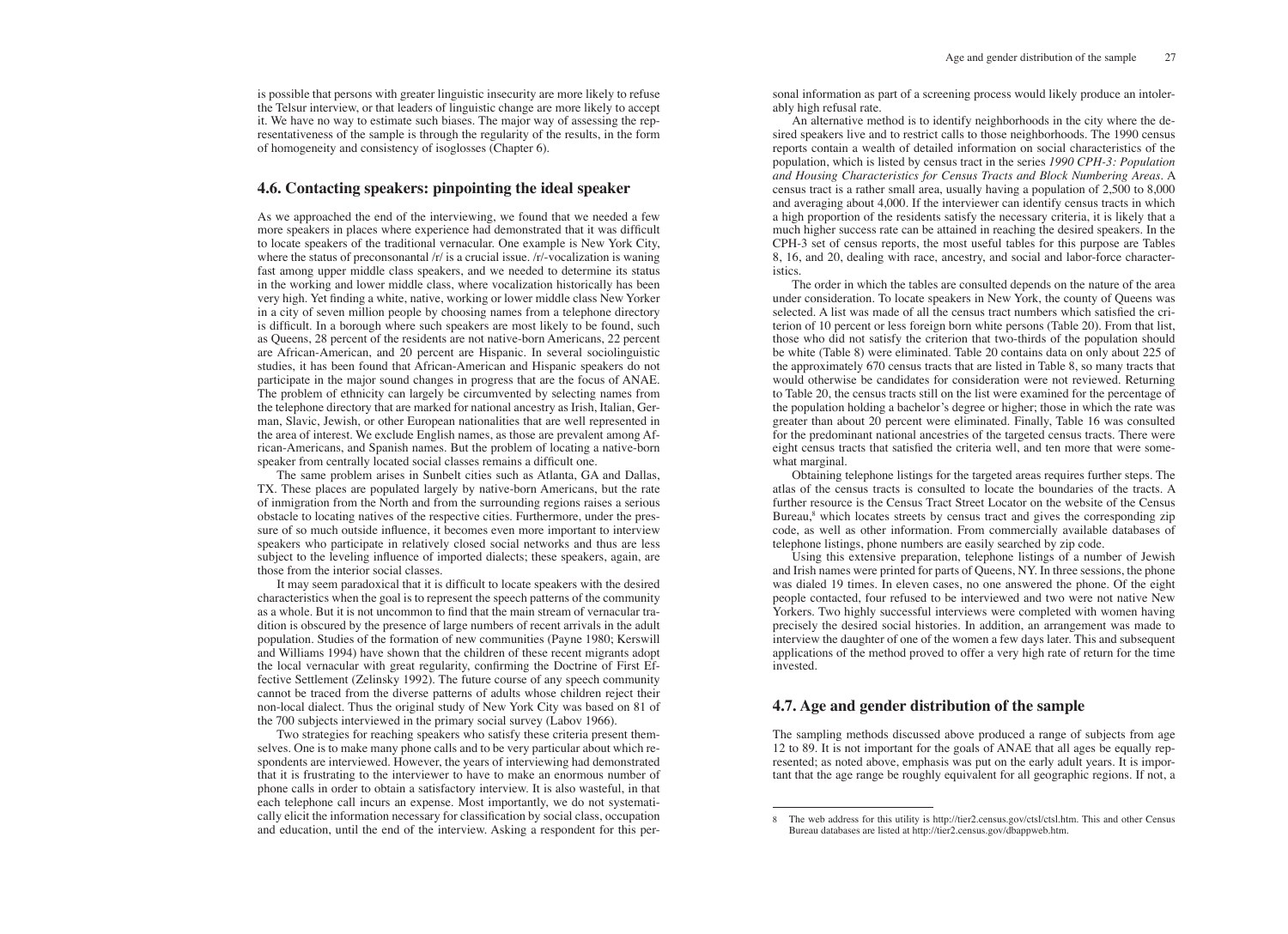## 28 Sampling and field methods

Table 4.6 and Figure 4.2 show the distribution of the sample by gender. The excess of women over men is apparent, and is also the parallel distribution across decades of age. The ratio of women to men is 1.7:1. The chief departure from this is in the concentration of women in the 20 to 29 age range as against the relatively high proportion of men in the decade from 30 to 39. For the decade from 20 to 29, the ratio of women to men is  $1.8:1:$  for age 30 to 39, it is 1.2:1.

constant difference in age-grading in the population might appear as a regional difference. Table 4.5 shows the age distribution of the Telsur sample in decades for seven regions.9 A graphic comparison of the five major regions appears in Figure 4.1. All regions show a heavy concentration in the young adult period, 20 to 40 years. The major differences that appear are differences between the South – with more older subjects. and a modal range of 40 to 49 – and the West, with a modal range of 20 to 29. The three other regions are intermediate, with modes in the 30 to 39 range.

## *Table 4.5.* Age distributions of Telsur speakers

| Age    | Canada | <b>ENE</b> |     | Midland Mid-Atl North |     | South | West | Total |
|--------|--------|------------|-----|-----------------------|-----|-------|------|-------|
| $10 -$ |        |            | 13  | 6                     | 12  | 26    | 13   | 75    |
| $20 -$ | 10     |            | 30  |                       | 26  | 24    | 24   | 119   |
| $30-$  | 14     |            | 52  |                       | 57  | 34    | 20   | 182   |
| $40-$  | 6      |            | 36  | 8                     | 46  | 47    |      | 157   |
| $50 -$ |        |            | 19  |                       | 33  | 14    |      | 87    |
| $60 -$ |        |            | 20  |                       | 17  | 21    | 8    | 75    |
| 70     |        |            | 14  |                       | 20  | 15    |      | 60    |
| Total  | 39     | 8          | 184 | 40                    | 211 | 181   | 91   | 762   |
| Mean   | 35     | 48         | 41  | 45                    | 44  |       |      | 42    |



*Figure 4.1.* Age distribution of Telsur speakers in the five largest regions

*Table 4.6.* Distribution of Telsur speakers by gender and age

|        |       |        |       |       | Age by decade |       |       |        |       |
|--------|-------|--------|-------|-------|---------------|-------|-------|--------|-------|
|        | $10-$ | $20 -$ | $30-$ | $40-$ | $50-$         | $60-$ | $70-$ | $80 -$ | Total |
| Female |       | 80     | 119   | 87    | 55            | 48    | 28    |        | 480   |
| Male   |       | 41     | 65    | 70    | 34            | 28    | 19    |        | 282   |
| Total  | 75.   |        | 184   | 57    | 89            | 76    |       |        | 762   |



*Figure 4.2.* Distribution of Telsur speakers by gender and age

# **4.8. The Telsur interview**

The original interview questionnaire was designed for the six-state pilot project area, which encompassed parts of three dialect areas and thus was written to include most of the variables that are of interest in North American English. The same form was used in the next phase of data collection in the fifteen-state area comprising the agricultural and industrial heartlands of the United States, corresponding to most people's idea of the Midwest. With the expansion of the survey to all of English-speaking North America, variants of the original inter-





*Figure 4.3.* Regional variants of the Telsur interview form

<sup>9</sup> See Chapter 11 for the distinction between dialects and regions. The region is the larger unit under which dialects are grouped.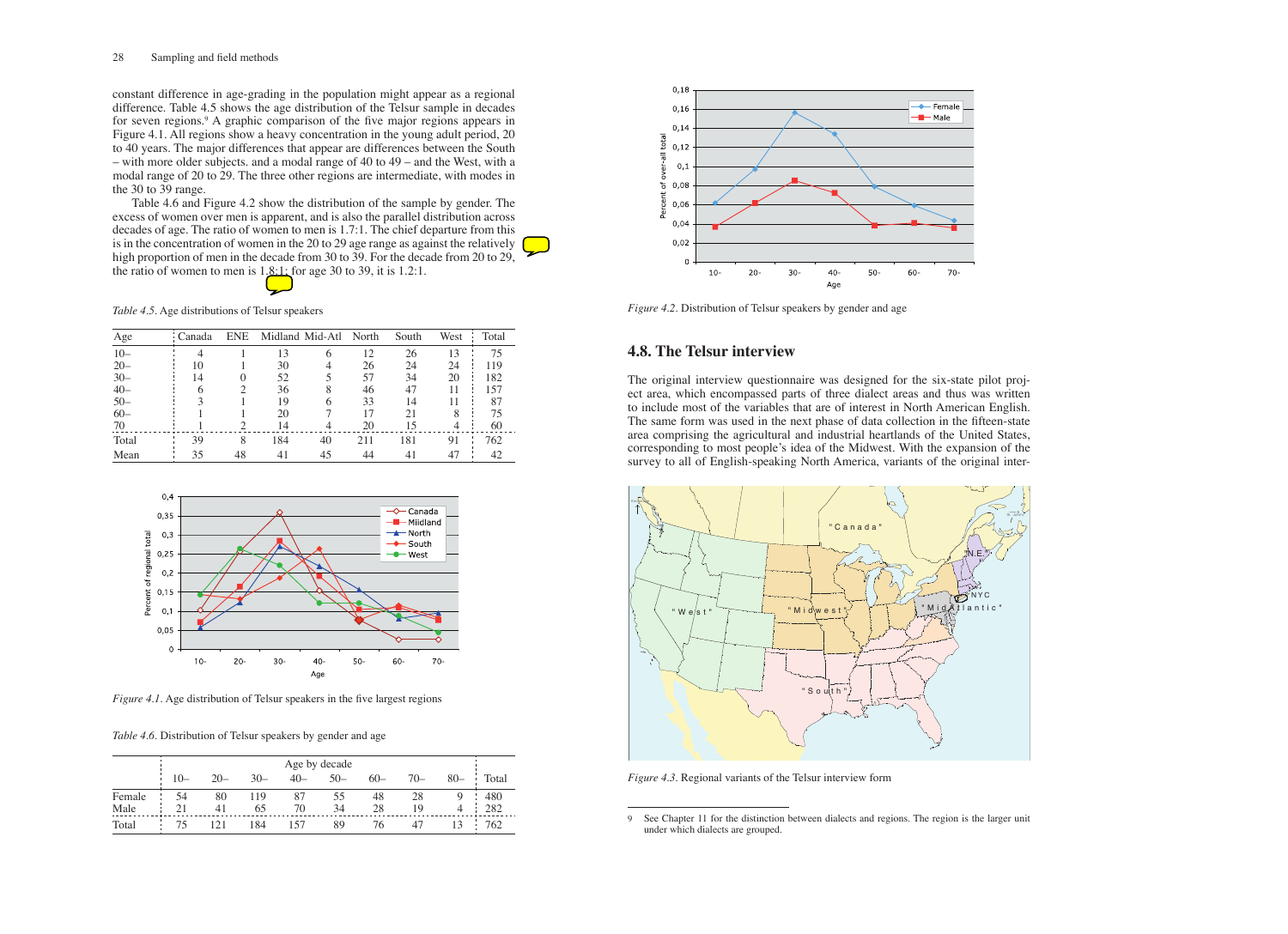view schedule were introduced, resulting in six forms of the questionnaire. They all share most of the same variables, but there are a number of modules which are included only in certain forms to tailor them to the different regions of North America: South, West, Mid-Atlantic, New England, Midland, and Canada. Since the dialect boundaries of Chapter 11 had not yet been established, state boundaries were used in selecting the variant forms of the interview schedule.

Following the introduction described in Section 4.5 above, which establishes that the respondent is a native of the community where she or he lives and that recording is permissible, the interview is divided into six sections.

- 1. *Demographic information*. Information on the native and local status of the respondent: place of birth, complete residence history, father's and mother's places of birth, and languages spoken.
- 2. *Spontaneous speech*. The largest portion of spontaneous speech is obtained from a discussion of recent developments in the city, the state of the downtown area, and travel outside the city. If a topic of special interest to the speaker is raised, it is pursued to the fullest extent possible. Speakers often talk about their jobs, hobbies, or other interests in this portion of the interview.
- 3. *Word lists*. Sequences of words that do not require reading: counting, days of the week, articles of clothing, breakfast foods, and others.
- 4. *Linguistic variables*. This section includes, first, *minimal pairs* in the form of judgments on rhyming (*hot*/*caught*) or "same" versus "different" (*dawn*/ *Don*). In each case, the respondent is prompted to say words described but not pronounced by the interviewer (e.g. *What is the opposite of cold?* as the prompt for *hot*), then asked to give a judgment on contrast or identity of the pairs of sounds. The respondent is then asked to say the two words again. This procedure was designed to elicit two instances of production as well as a judgment of each contrast under study.

Spontaneous pronunciations of crucial lexical items are obtained through the use of the *semantic differential* technique (Labov 1984), which uses questions about differences in meaning between two words, such as *cot* vs. *bunk* and *pond* vs. *pool*. Subjects put considerable effort into answering these questions, producing several highly stressed tokens of each word without attending to their pronunciation. Previous research shows that the use of the variables in the semantic differential approaches the values of spontaneous speech quite closely (Labov 1989).

A series of grammatical variables was included. They were introduced with the following protocol: *I'd like to ask you to tell me what you think of a few sentences I'm going to read you. These are sentences that sound fine to people in some parts of the country but a little strange to people in other parts of the country. For each sentence I read you, I'd like you to tell me whether you think it sounds like something you could say yourself, or something you've heard around your area but you wouldn't say, or something you've never heard before.*

Responses to grammatical features were coded on a three-point scale: 1 "could say yourself", 2 "heard but wouldn't say", and 3 "never heard".

A small number of *regional vocabulary* items were included in the Telsur interview form. These are of the simple form, "What do you call \_\_\_\_\_\_?" where the interviewer gives a definition of the variable in question. For example, *couch*/*sofa* was elicited with the question, "what do you call a large piece of furniture that seats three people?".

5. *Demographic background*. More detailed information on the demographic background of the subject is gathered, including occupation, education and national ancestry.

6. *Continuation*. The final section was the request for the respondent to continue participation in the research by reading a word list, which is to be mailed to the speaker. This required that the speaker provide his or her name and address. A small number of speakers declined to give this information or refused to participate in this second part of the interview, and some asked for additional reassurance that they would not be subject to solicitations from salespeople or other unwanted callers. Most speakers readily agreed to the follow-up interview and greeted the interviewer as a familiar acquaintance when he or she called again.

The interview form also contains suggested answers to questions that subjects often ask: "So what's this study all about again?"; "Why is this important?"; "Who is paying you to do this?"; "What are you going to do with the results?"; "Can I see some of your results?". See Appendix 4.3 for these suggested answers.

The duration of the Telsur interview averages about 30 to 45 minutes. The total volume of speech obtained proved to be more than we expected from the previous results of Hindle (1980). In the acoustic analysis of vowel systems, the mean number of vowel tokens was 306. Only 10 percent had fewer than 200 tokens.

# **4.9. The second interview**

The second interview is designed to obtain more specific information on lexical distribution through the reading of a word list and more detailed information on contacts outside the community. Respondents are asked to read a full-page list of words, which is sent to them in the mail after the first interview. The word list is designed to cover the areas of variable contrast and variable lexical distribution in the speaker's region. A sample word list is given in Appendix 4.4. The second interview also goes more deeply into the patterns of travel, friendship, kinship, and communication that relate the respondent to other cities of interest.

# **4.10. Impressionistic coding**

The first stage of analysis is the transcription of all demographic data, recording of lexical choices and judgments of syntactic constructions, and the coding of the speaker's pronunciation of diagnostic words in the formal part of the interview. Like the interview questionnaire, the impressionistic coding form is tailored to the speaker's region. For the phonological variables, the analyst records the speaker's judgments of "same" and "different", and then enters a fine-grained phonetic transcription of the speaker's pronunciation. Finally, the analyst codes the result in a four-cell table:

|            |           | Judged |           |  |  |  |  |
|------------|-----------|--------|-----------|--|--|--|--|
|            |           | Same   | Different |  |  |  |  |
| Pronounced | Same      |        |           |  |  |  |  |
|            | Different |        |           |  |  |  |  |

Cell (a) represents full merger, and cell (d) registers a clear distinction. Cell (b) is usually the result of the mistaking of orthographic differences for pronunciation differences. Cell (c) is the case of near-mergers, where speakers consistently make a difference between two sounds but do not judge them as different and do not use the difference for semantic interpretation (LYS; Milroy and Harris 1980; Harris 1985; Di Paolo and Faber 1990, 1995).

| Different |
|-----------|
|-----------|

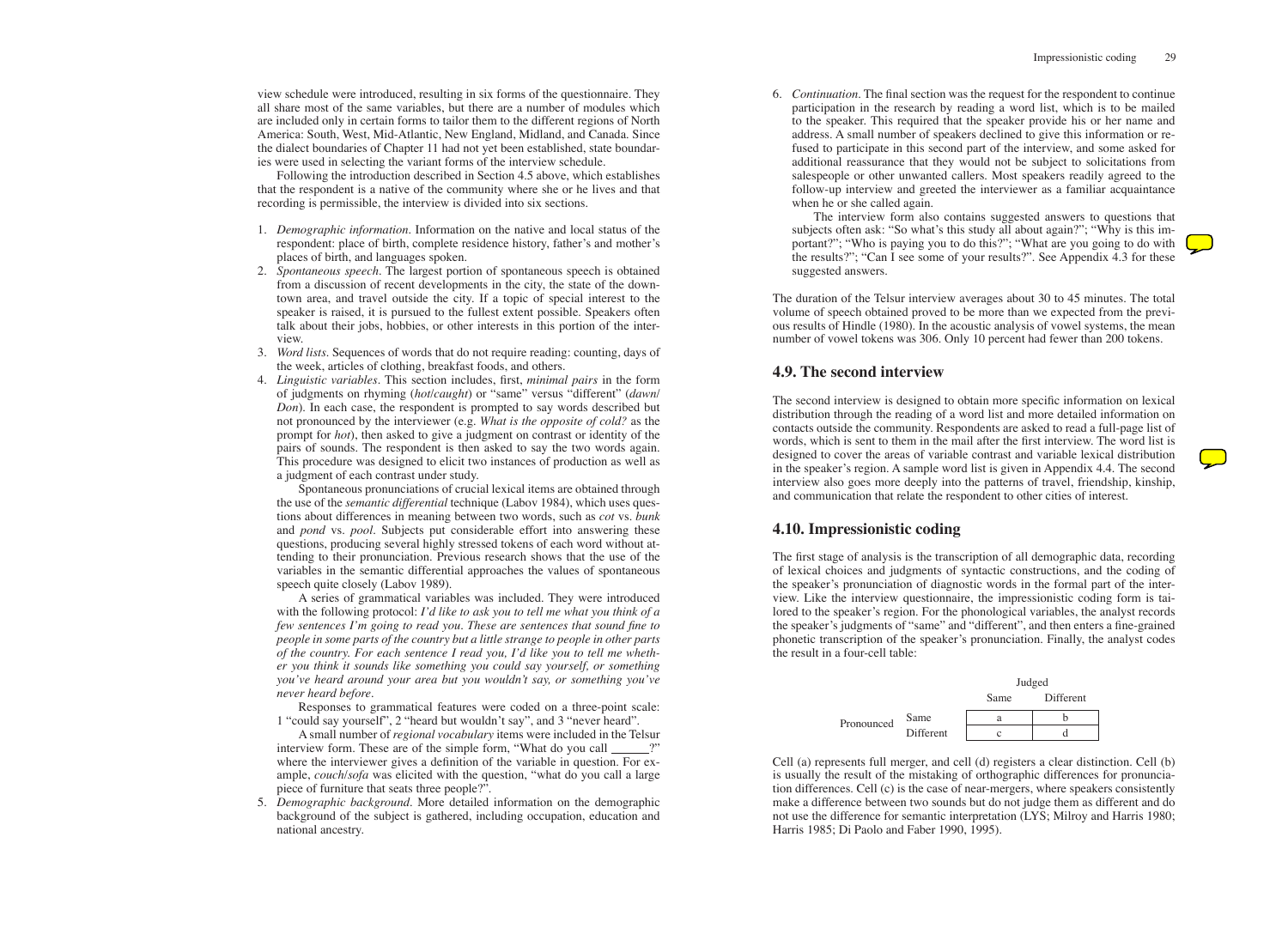# **4.11. The socio-economic index**

Occupation is widely viewed as the best single determiner of social class. Unlike other factors such as income and house value, it is an acceptable subject of inquiry and conversation between strangers. Ratings of occupational prestige, beginning with those published for 90 occupational titles by the National Opinion Research Council (NORC) in 1947, have been widely used for the ranking of occupations in terms of social standing.

In 1950 the Census Bureau began collecting data on income and education for incumbents of certain occupations, of which 270 were listed in 1950. Duncan (1961) addressed the need for a ranking of the social status of occupations by calculating a Socio-economic Index (SEI) – intended to mimic but not replicate the NORC occupational prestige score – for all 270 occupations listed by the Census. He accomplished this by performing a multiple regression of NORC prestige ratings on the income and educational levels for those occupations that were common to both the NORC and the Census listings and then extrapolating to occupational titles listed by the Census but not included in the NORC study.

Duncan's work has been updated, most recently in 1989. The NORC has reported prestige ratings (Nakao and Treas 1989) for the 503 occupational titles on which the Census Bureau gathered data in 1980, and they also report SEI assignments for those occupations (Nakao and Treas 1992), using the methods developed by Duncan, with adjustments made for current levels of educational attainment and income. In the assessment of speakers for the Atlas, it was observed that the SEI has the advantage of taking into account not only the prestige assigned to occupational titles by a sample of raters but also the objective and additional important factors of income and education associated with the respective occupations. Therefore, the calculated SEI scores are used to rank the Atlas speakers, rather than the raw Occupational Prestige scores.

Problems in carrying out the task of assigning an SEI to each speaker stem mainly from two sources: inadequate data elicited from the speaker and difficulty in matching the speaker's occupation to one of the 503 occupations in the NORC/Census list. Some speakers, queried about their occupations, give answers such as "I work for Raytheon" or "I work in an office". The interviewer did not always pursue the subject in order to determine an appropriate occupational title for the speaker. Women who report themselves as homemakers are appropriately assigned the SEI corresponding to their husbands' jobs, but often that information was not obtained. High school and junior high school students are assigned the SEI corresponding to the family's breadwinner's occupation, so the interviewer had to be careful to elicit this information. College undergraduates and graduate students are a more difficult problem: they cannot properly be assigned the SEI associated with their family's breadwinner, but it is incorrect to assign them to an occupation which they have not yet entered, associated with their field of study. When clear information on occupation is obtained, it is still often difficult to decide how the information given by the speaker best matches the occupational titles listed by the NORC survey. For all speakers where an SEI assignment is made, the Census category number is also recorded, so that the assignment can be reviewed and revised if necessary.

|  |   |  |    |    |                  | Pop zone   |  |
|--|---|--|----|----|------------------|------------|--|
|  |   |  |    |    |                  | area sq mi |  |
|  |   |  |    |    | 24,978<br>11,820 |            |  |
|  |   |  |    |    | 12,996           |            |  |
|  |   |  |    |    | 152,040          |            |  |
|  |   |  |    |    | 91,983<br>22,016 |            |  |
|  |   |  |    |    | 47,361           |            |  |
|  |   |  |    |    | 8,149            |            |  |
|  |   |  |    |    | 15,859           |            |  |
|  |   |  |    |    | 26,142<br>5,767  |            |  |
|  |   |  |    |    | 27,408           |            |  |
|  |   |  |    |    | 27,520           |            |  |
|  |   |  |    |    | 8,760<br>34,545  |            |  |
|  |   |  |    |    | 3,143            |            |  |
|  |   |  |    |    | 4.227            |            |  |
|  |   |  |    |    | 173,268          |            |  |
|  |   |  |    |    | 665<br>3,722     |            |  |
|  |   |  |    |    | 629              | 2          |  |
|  |   |  |    |    | 2,424            |            |  |
|  | . |  | 15 |    |                  |            |  |
|  |   |  |    |    | ,220             |            |  |
|  |   |  |    |    | 14,673<br>7,321  |            |  |
|  |   |  |    |    | 7,630            |            |  |
|  |   |  |    |    | 4,529            |            |  |
|  |   |  |    |    | 11,145<br>14,652 |            |  |
|  |   |  |    | 5. | ,955             |            |  |
|  |   |  |    |    | 31,669           |            |  |
|  |   |  |    |    | 7,119            |            |  |
|  |   |  |    |    | 6,632<br>9,287   |            |  |
|  |   |  |    |    | 6,443            |            |  |
|  |   |  |    |    | 67,564           |            |  |
|  |   |  |    |    | 5,397            |            |  |
|  |   |  |    |    | 21,396<br>7,923  |            |  |
|  |   |  |    |    | 3943             |            |  |
|  |   |  |    |    | 9,285            |            |  |
|  |   |  |    |    | 6,190            |            |  |
|  |   |  |    |    | 19,217<br>4,196  |            |  |
|  |   |  |    |    | 51,275           |            |  |
|  |   |  |    |    | 60,722           |            |  |
|  |   |  |    |    | 16,186           |            |  |

**Appendix 4.1. Zones of influence, central cities, and UA population**

|               | Zone                            | Zone pop.               | UA pop.<br>1990       | Per cent<br>in UA | Zone<br>abbrev.             | Pop zone<br>area sq m |
|---------------|---------------------------------|-------------------------|-----------------------|-------------------|-----------------------------|-----------------------|
| Alabama       | Birmingham                      | 2,395,674               | 621,703               | 25                | Br                          | 24,978                |
|               | Mobile                          | 772,068                 | 301,197               | 39                | Mb                          | 11,820                |
|               | Montgomery                      | 735,752                 | 210,060               | 28                | Mt                          | 12,996                |
| Alaska        | Anchorage                       | 550,043                 | 221,745               | 40                | An                          | 152,040               |
| Arizona       | Phoenix<br>Tuscon               | 2,754,669<br>910,559    | 2,006,568<br>579,155  | 72<br>63          | Ph<br>Tu                    | 91,983<br>22,016      |
| Arkansas      | Little Rock                     | 2,031,485               | 305,498               | 15                | LR                          | 47,361                |
| California    | Bakersfield                     | 543,477                 | 302,823               | 55                | <b>B</b> k                  | 8,149                 |
|               | Fresno<br>Los Angeles           | 1,183,272<br>12,557,743 | 453,186<br>11,402,955 | 38<br>90          | Fr<br>LA                    | 15,859<br>26,142      |
|               | Modesto                         | 597,381                 | 231,045               | 38                | Mo                          | 5,767                 |
|               | Riverside-SanBrndino            | 2,588,793               | 1,169,839             | 45                | <b>RSB</b>                  | 27,408                |
|               | Sacramento                      | 2,043,240               | 1,097,313             | 53                | Sa                          | 27,520                |
|               | San Diego                       | 2,607,319               | 2,348,106             | 90                | <b>SD</b>                   | 8,760                 |
|               | San Francisco                   | 5,871,470               | 3,629,864             | 61                | <b>SF</b>                   | 34,545                |
|               | San Jose                        | 1,764,008               | 1,434,803             | 81                | SJ                          | 3,143                 |
| Colorado      | Colorado Springs                | 441,755                 | 353,026               | 79                | CS                          | 4,227                 |
|               | Denver                          | 3,199,682               | 1,517,803             | 47                | Dn                          | 173,268               |
| Connecticut   | Bridgeport                      | 827,645                 | 414,254               | 50                | Br                          | 665                   |
|               | Hartford                        | 1,655,252               | 546,074               | 32                | Hr                          | 3,722                 |
|               | New Haven                       | 804,219                 | 451,486               | 56                | <b>NH</b>                   | 629                   |
| Delaware      | Wilmington                      | 737,515                 | 450,080               | 61                | W1                          | 2,424                 |
|               | District of Colum. WashingtonDC | 4,976,573               | 3,363,047             | 67                | DC                          | 15,522                |
| Florida       | Ft. Lauderdale                  | 1,255,488               | 1,238,109             | 98                | FL                          | 1,220                 |
|               | Jacksonville                    | 1,420,761               | 738,593               | 51                | Jc                          | 14,673                |
|               | Miami                           | 2,613,305               | 1,914,689             | 73                | Mm                          | 7,321                 |
|               | Orlando<br>Pensacola            | 2,113,451<br>531,720    | 887,968<br>253,717    | 42<br>47          | <b>Or</b><br>P <sub>n</sub> | 7,630<br>4,529        |
|               | Tallahassee                     | 608,901                 | 156,072               | 25                | Tl                          | 11,145                |
|               | Tampa                           | 3,622,316               | 1,708,966             | 47                | Tm                          | 14,652                |
|               | West Palm Beach                 | 1,177,580               | 795,033               | 67                | <b>WPB</b>                  | 5,955                 |
| Georgia       | Atlanta                         | 4,773,058               | 2,157,344             | 45                | At                          | 31,669                |
|               | Augusta                         | 526,695                 | 286,205               | 54                | Ag                          | 7,119                 |
|               | ColumbusGA                      | 462,445                 | 220,651               | 47                | <b>CGA</b>                  | 6,632                 |
|               | Savannah                        | 620,623                 | 198,609               | 32                | Sv                          | 9,287                 |
| Hawaii        | Honolulu                        | 1,108,229               | 632,498               | 57                | Hn                          | 6,443                 |
| Idaho         | Boise                           | 809,096                 | 168,056               | 20                | <b>Bs</b>                   | 67,564                |
| Illinois-Iowa | <b>Quad Cities</b>              | 556,615                 | 264,181               | 47                | QC                          | 5,397                 |
| Illinois      | Chicago                         | 9,262,154               | 6,793,132             | 73                | Ch                          | 21,396                |
|               | Peoria                          | 603,433                 | 242,547               | 40                | Pe                          | 7,923                 |
|               | Rockford                        | 450,746                 | 207,693               | 46                | Ro                          | 3943                  |
| Indiana       | Evansville                      | 631,670                 | 182,908               | 28                | Ev                          | 9,285                 |
|               | Fort Wayne                      | 763,258                 | 248,686               | 32                | <b>FW</b>                   | 6,190                 |
|               | Indianapolis                    | 2,893,819               | 914,426               | 31                | In                          | 19,217                |
|               | South Bend                      | 817,583                 | 237,481               | 29                | <b>SB</b>                   | 4,196                 |
| Iowa          | Des Moines                      | 2,364,603               | 293,446               | 12                | DM                          | 51,275                |
| Kansas        | Wichita                         | 1,242,284               | 338,562               | 27                | Wi                          | 60,722                |
| Kentucky      | Lexington                       | 1,277,067               | 221,116               | 17                | Lx                          | 16,186                |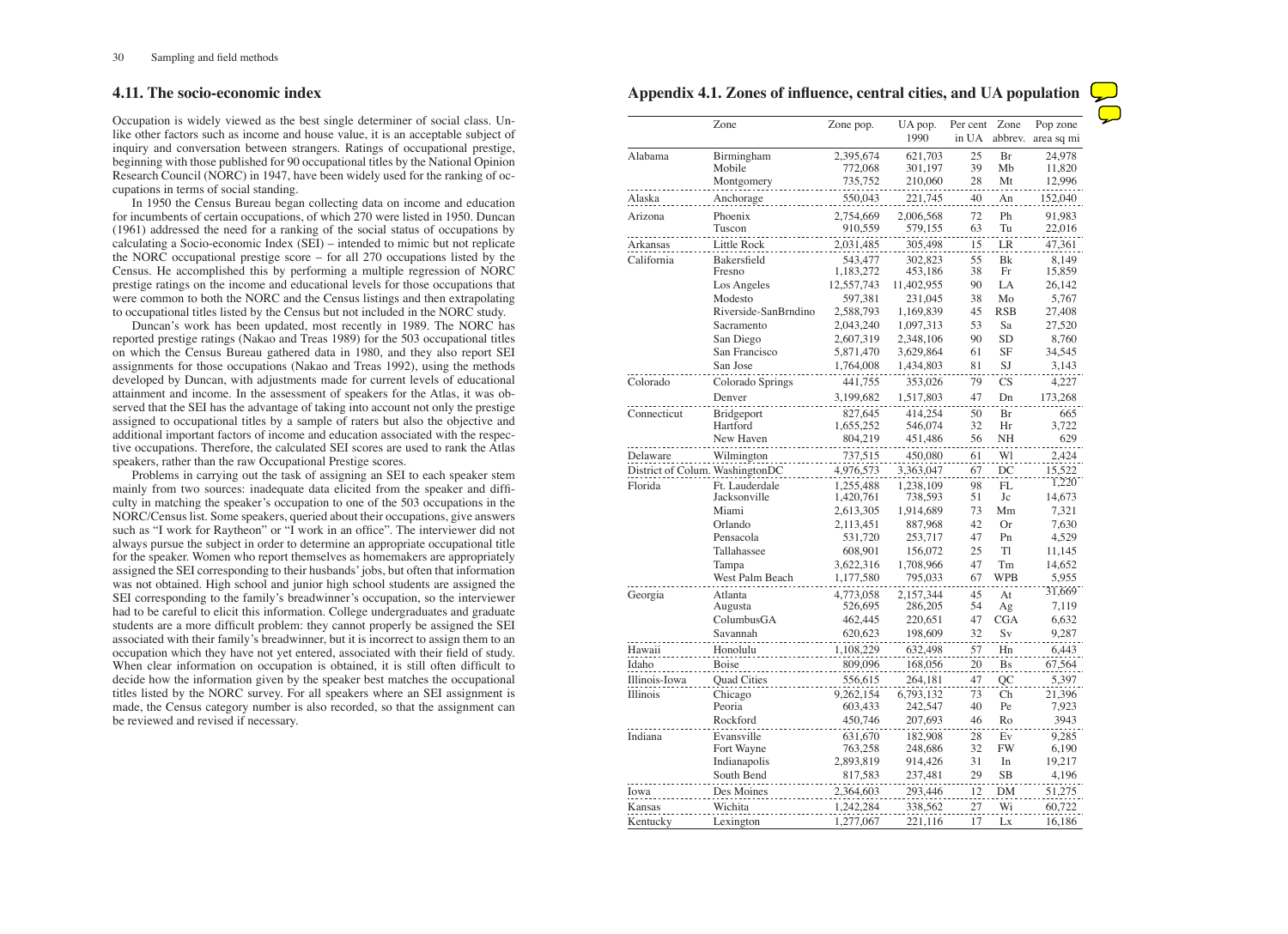|                | Zone                              | Zone pop.            | UA pop.<br>1990    | Per cent<br>in UA | Zone<br>abbrev. | Pop zone<br>area sq mi |
|----------------|-----------------------------------|----------------------|--------------------|-------------------|-----------------|------------------------|
|                | Louisville                        | 2,085,014            | 755,013            | 36                | Ls              | 21,678                 |
| Louisiana      | <b>Baton Rouge</b>                | 1,250,108            | 365,647            | 29                | <b>BR</b>       | 12,136                 |
|                | New Orleans                       | 1,843,595            | 1,040,300          | 56                | NO              | 11,328                 |
|                | Shreveport                        | 1,001,158            | 256,727            | 25                | Sh              | 19,883                 |
| Maine          | Bangor                            | 453,541              | 61,374             | 13                | Bn              | 24,965                 |
|                | PortlandME                        | 774,387              | 120,271            | 15                | <b>PME</b>      | 8,299                  |
| Maryland       | Baltimore                         | 2,620,641            | 1,890,518          | 72                | Ba              | 5,720                  |
| Massachusetts  | <b>Boston</b>                     | 4,879,886            | 2,774,717          | 56                | Bo              | 5,943                  |
|                | Springfield                       | 812,322              | 532,341            | 65                | Sp              | 2,853                  |
|                | Worcester                         | 709,705              | 315,698            | 44                | Wr              | 1,581                  |
| Michigan       | Ann Arbor                         | 282,937              | 221,766            | 78                | AA              | 725                    |
|                | Detroit                           | 6,552,441            | 3,697,424          | 56                | Dt              | 42,232                 |
|                | Flint                             | 574,997              | 326,452            | 56                | F <sub>l</sub>  | 1,850                  |
|                | <b>Grand Rapids</b>               | 1,024,815            | 436,033            | 42                | <b>GR</b>       | 6,177                  |
|                | Lansing                           | 432,674              | 265,151            | 61                | Ln              | 1,713                  |
| Minnesota      | Duluth                            | 389,042              | 122,945            | 31                | Du              | 22,643                 |
|                | Minneapolis                       | 4,407,548            | 2,079,255          | 47                | Mn              | 74,436                 |
| Mississippi    | Jackson                           | 1,524,375            | 289,199            | 18                | Jk              | 29,231                 |
| Missouri       | Kansas City                       | 2,794,595            | 1,275,083          | 45                | <b>KC</b>       | 39,830                 |
|                | SpringfieldMO                     | 590,008              | 159,594            | 27                | <b>SMO</b>      | 14,637                 |
|                | St. Louis                         | 4,161,434            | 1,946,047          | 46                | SL              | 44,618                 |
| Montana        | <b>Billings</b>                   | 374,142              | 88,206             | 23                | B <sub>1</sub>  | 87,675                 |
|                | <b>Great Falls</b>                | 278,941              | 63,531             | 22                | <b>GF</b>       | 56,766                 |
|                | Missoula                          | 212,007              | 57,006             | 26                | Ms              | 24,580                 |
| Nebraska       | Lincoln                           | 309,515              | 192,578            | 62                | Ln              | 5,976                  |
|                | Omaha                             | 1,464,098            | 544,273            | 37                | Om              | 77,519                 |
| Nevada         | Las Vegas                         | 764,359              | 697,078            | 91                | LV              | 40,499                 |
|                | Reno                              | 440,792              | 213,835            | 48                | Rn              | 71,091                 |
| New Hampshire  | Manchester                        | 723,764              | 115,105            | 15                | Mn              | 7,172                  |
| New Jersey     | Trenton                           | 325,824              | 298,939            | 91                | <b>Tr</b>       | 228                    |
| New Mexico     | Albuquerque                       | 1,159,298            | 496,833            | 42                | Aq              | 87,355                 |
| New York       |                                   |                      |                    |                   |                 |                        |
|                | Albany<br>Binghamton              | 1,220,151<br>525,354 | 509,196<br>159,059 | 41<br>30          | Al<br>Bn        | 11,308<br>6,610        |
|                | Buffalo                           | 1,638,215            | 953,867            | 58                | <b>Bf</b>       | 8,593                  |
|                | New York                          | 17,647,736           | 16,044,493         | 90                | NY              | 11,103                 |
|                | Rochester                         | 1,238,165            | 620,214            | 50                | Rc              | 5,486                  |
|                | Syracuse                          | 1,617,775            | 388,411            | 24                | Sy              | 15,,638                |
| North Carolina | Asheville                         |                      |                    |                   |                 | 6,434                  |
|                | Charlotte                         | 524,471<br>2,044,904 | 110,658<br>455,386 | 21<br>22          | As<br>Ct        | 11,312                 |
|                | Durham                            | 400,368              | 205,439            | 51                | Dr              | 2,355                  |
|                | Fayetteville                      | 620,915              | 241,291            | 38                | <b>Fy</b>       | 5,814                  |
|                | Greensboro-/Wnstn-Salem 1,442,014 |                      | 379,022            | 26                | Gr              | 8,400                  |
|                | Raleigh                           | 1,846,799            | 305,820            | 16                | R1              | 15,555                 |
|                |                                   |                      |                    |                   |                 |                        |
| North Dakota   | <b>Bismarck</b>                   | 172,140<br>420,712   | 66,607<br>121,351  | 38<br>28          | Bk<br>Fr        | 26,662<br>28,910       |
|                | Fargo<br>Minot                    | 139,742              | 34,544             | 24                | Mi              | 19,251                 |
|                |                                   |                      |                    |                   |                 |                        |
| Ohio           | Akron                             | 791,885              | 527,780            | 66                | Ak              | 1,908                  |
|                | Canton                            | 494,281              | 244,637            | 49                | Cn              | 1,964                  |
|                | Cincinnati                        | 1,980,761            | 1,212,260          | 61                | Ci              | 6,854                  |
|                | Cleveland                         | 2,104,587            | 1,677,554          | 79                | Cl              | 3,156                  |
|                | Columbus                          | 2,410,609            | 944,744            | 39                | <b>COH</b>      | 15,137                 |

|                | Zone                               | Zone pop.              | UA pop.            | Per cent | Zone             | Pop zone         |
|----------------|------------------------------------|------------------------|--------------------|----------|------------------|------------------|
|                |                                    |                        | 1990               | in UA    | abbrev.          | area sq mi       |
|                | Dayton                             | 1,173,945              | 613,314            | 52       | Dy               | 4,009            |
|                | Lorain-Elyria                      | 404,145                | 224,007            | 55       | LE               | 1,271            |
|                | Toledo                             | 1,097,126              | 489,469            | 44       | T1               | 5,463            |
|                | Youngstown-Warren                  | 697,141                | 361,366            | 51       | YW               | 1,960            |
| Oklahoma       | Oklahoma City                      | 2,045,951              | 784,367            | 38       | OC               | 54,309           |
|                | Tulsa                              | 1,232,648              | 475,044            | 38       | Tu               | 15,328           |
| Oregon         | Portland-Vancouver                 | 3,183,569              | 1,171,834          | 36       | PV               | 93,817           |
| Pennsylvania   | A'town-Bthlm-Easton                | 1,271,505              | 410,244            | 32       | <b>ABE</b>       | 3,743            |
|                | Erie                               | 466,172                | 177,661            | 38       | Er               | 3,427            |
|                | Harrisburg                         | 1,394,937              | 293,442            | 21       | Hr               | 6,736            |
|                | Philadelphia                       | 5,802,466              | 4,222,377          | 72       | Ph               | 6,322            |
|                | Pittsburgh                         | 3,911,581              | 1,680,112          | 42       | Pt               | 19,466           |
|                | SCollege-Williamsprt               | 320,804                | 118,946            | 37       | <b>SCW</b>       | 4,397            |
|                | Scranton/Wilkes-Barre              | 684,514                | 388,610            | 56       | <b>SWB</b>       | 3,476            |
| Rhode Island   | Providence                         | 1,003,464              | 845,725            | 84       | Pr               | 1,207            |
| South Carolina | Charleston                         | 624,369                | 393,302            | 62       | <b>CSC</b>       | 5,733            |
|                | Columbia<br>Greenville             | 1,266,203<br>1,015,409 | 328,148<br>248,525 | 25<br>24 | Cl<br>Gv         | 12,743<br>5,771  |
|                |                                    |                        |                    |          |                  |                  |
| South Dakota   | Aberdeen<br>Rapid City             | 88,260<br>227,134      | 24,927<br>61,077   | 28<br>26 | Ab<br>RC         | 16,987<br>42,434 |
|                | Sioux Falls                        | 430,693                | 100,851            | 23       | <b>SF</b>        | 27,441           |
|                |                                    |                        |                    |          |                  |                  |
| Tennessee      | Chattanooga<br>Knoxville           | 747,891<br>1,441,478   | 296,882<br>303,713 | 39<br>21 | Cg<br>Kn         | 7,171<br>11,,822 |
|                | Memphis                            | 2,190,209              | 825,425            | 37       | Me               | 28,362           |
|                | Nashville                          | 1,701,163              | 573,154            | 33       | $N\mathbf{v}$    | 17,659           |
| Texas          | Amarillo-Lubbock                   | 858,350                | 345,913            | 40       | AL               | 52,346           |
|                | Austin                             | 1,190,558              | 563,025            | 47       | Au               | 11,921           |
|                | Corpus Christi                     | 470,406                | 269,878            | 57       | CC               | 10,617           |
|                | Dallas-Ft. Worth                   | 6,363,453              | 3,198,199          | 50       | <b>DFW</b>       | 107,873          |
|                | El Paso                            | 897,938                | 571,079            | 63       | $\rm EP$         | 39,242           |
|                | Houston                            | 5,358,382              | 2,902,449          | 54       | Ho               | 42,248           |
|                | San Antonio                        | 2,575,411              | 1,128,966          | 43       | <b>SA</b>        | 44,801           |
| Utah           | Ogden                              | 200,343                | 259,148            | 129      | Og               | 6,970            |
|                | Provo-Orem                         | 269,407                | 220,560            | 81       | PO               | 5,538            |
|                | Salt Lake City                     | 1,265,185              | 789,720            | 62       | <b>SL</b>        | 69,100           |
| Vermont        | Burlington                         | 369,128                | 86,873             | 23       | B <sub>1</sub>   | 6,221            |
|                | Rutland                            | 157,785                | 18,230             | 11       | Ru               | 2,717            |
| Virginia       | Norfolk                            | 1,701,413              | 1,323,039          | 77       | Nr               | 9,155            |
|                | Richmond                           | 1,439,553              | 590,352            | 41       | Rc               | 14,713           |
|                | Roanoke                            | 934,433                | 178,384            | 19       | Rn               | 11,268           |
| Washington     | Seattle                            | 3,727,330              | 1,743,796          | 46       | Se               | 35,857           |
|                | Spokane                            | 1,006,349              | 278,939            | 27       | Sk               | 50,644           |
| West Virginia  | CharlestonWV<br>Huntington-Ashland | 1,063,487<br>431,583   | 393,302<br>169,323 | 36<br>39 | <b>CWV</b><br>HA | 16,337<br>4,405  |
| Wisconsin      | Madison                            | 823,218                | 244,335            | 29       | Md               | 10,747           |
|                | Milwaukee                          | 3,627,343              | 1,226,060          | 33       | Мl               | 33,105           |
|                |                                    | 145                    |                    |          |                  |                  |
|                |                                    |                        |                    |          |                  |                  |
| Totals         | Count<br>Sum                       | 248,709,873            |                    |          |                  |                  |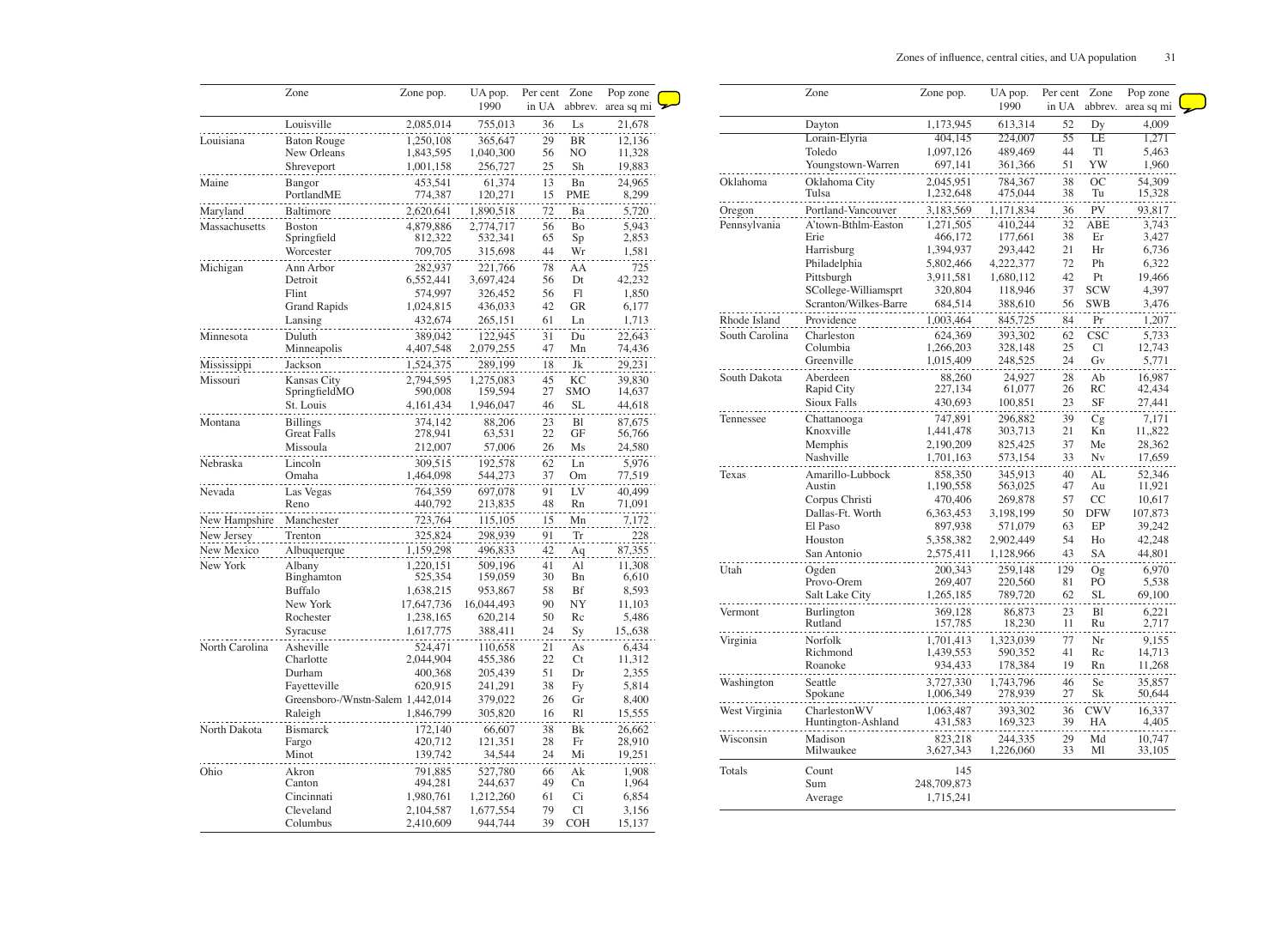# **Appendix 4.2. Sample interview form**

A TELEPHONE SURVEY OF SOUND CHANGE IN PROGRESS IN NORTH AMERICAN ENGLISH Linguistics Laboratory, University of Pennsylvania

– MID-ATLANTIC VERSION –

# **0. Approach**

Hi, my name is \_\_\_\_\_. I'm calling from the University Pennsylvania in Philadelphia. We're doing research on communication between people from different parts of the country, so we're looking for people who grew up in one place to help us by telling us a little about how people say things in your area. Did you grow up in ? *If yes*: Can you take a few minutes now to answer some questions?

 (*If speaker is hesitant* People across the country are talking to each other more and more, and at the same time we know that local accents are getting more different, in spite of the fact that we all watch the same TV programs. We want to find out how people talk in each region of the country and whether local ways of talking are changing in any way.)

*Confirm place of birth:* Now, were you actually born in \_\_\_\_? *Full residence history and approximate ages in each location. Where mother born. Where father born. Languages spoken in family while growing up. Second language learning.*

In order to be able to keep track of everything you can tell us, I need to be able to make a tape recording of this conversation. Is that all right with you? (*If informant is hesitant*: I can assure you that this information is used only by our research group for our reports about general trends in American English, and no information identifying individuals is ever released. *If still hesitant*: If we come to a question you don't think you want to answer, just tell me and we'll skip it. I don't think you'll have a problem with any of the questions I'm going to ask you.)

*Turn tape recorder on and tell informant you have done so.*

# **1. Residential and language background**

# **2. Conversation**

# **2.1. Communication experience and travel**

- Have you noticed that people in different parts of the country talk differently from yourself? What sort of differences have you noticed?
- Have you ever had a problem understanding people in other parts of the country because of their accent or because of different words they used?
- Where have you travelled?

# **2.2. Local color**

- What's your town like? Would you say it's a nice place to live?
- What do most people do for a living in your area?
- Are there any big local industries?
- Is the economy doing OK?
- Have there been lay-offs in your area?
- Are people moving in or moving out?
- Are there lots of new houses going up?
- What do you do for fun on the weekends?
- What sports teams do you support?

– What newspapers do you read?

– What other cities do you go to for recreation or shopping? (*Pick 2 or 3 largest cities in vicinity and explore the choice between them for different activities.*)

# **2.3. Downtown**

- Does your city have a good downtown section?
- Are businesses moving in or out of downtown?
- Are there still some big department stores downtown?
- Are there any new buildings downtown?
- Do people hang out downtown after 5:00 on a weekday?
- Are there things to do downtown?
- Is it safe to walk around downtown at night?
- Can you find parking downtown? Is it expensive?
- Is the city doing anything to make people want to go downtown?
- Do you shop downtown or at the malls? Why?

# **3. Word lists**

Now I'm going to ask you to say a few things for me that will help us with our study.

- (a) First of all I'd like you to count for me from 1 to 10.
- (b) And would you please say the days of the week?
- (c) And now could you please list as many articles of clothing as you can think of.  *If necessary, elicit:*
	- PANTS: what's another word for slacks?
	- COAT: what's another word for jacket? (longer, dressier)
	- HAT/CAP: what would you wear on your head?
	- BOOTS: what does a construction worker or a cowboy wear on his feet?
- (d) And now could please tell me what sort of things people around your area eat for breakfast, especially if they go out for a big breakfast on the weekend?  *If necessary, elicit:*
	- EGGS: What are omelettes made of?
	- BACON/SAUSAGE/HAM: What meats do people eat with eggs?
	- TOAST: What do you put butter or jam on?
	- COFFEE/TEA: What do people drink with breakfast?
- Are there any special local foods or dishes that your area is known for? (e) And finally could you list as many farm animals as you can think of?
- *If necessary, elicit:* – DUCK(S): what (other) kinds of bird might you find on a farm?

# **4. Formal elicitation of linguistic variables**

Now I need you to say certain words, but I don't want to say them first because that might influence the way you say them. So I'll ask you questions that get you to say the words and then we'll talk about whether certain words sound the same or different to you. OK? (It's not a test or anything; it's just a way of getting you to say certain words. I'll give you as many clues as you need.)

# **4.1. (o-oh)**

- (a) If a mother deer is called a doe, what would you call a baby deer? [FAWN]
- (b) What's another word for sunrise, or for the first part of the day when the sun's just coming up? [DAWN]<br>(c) Do those words rhyme? (Could you
- (Could you use them to rhyme in a poem?)
- (d) Can you think of any boy's names that rhyme with those words? [DON, RON, JOHN?]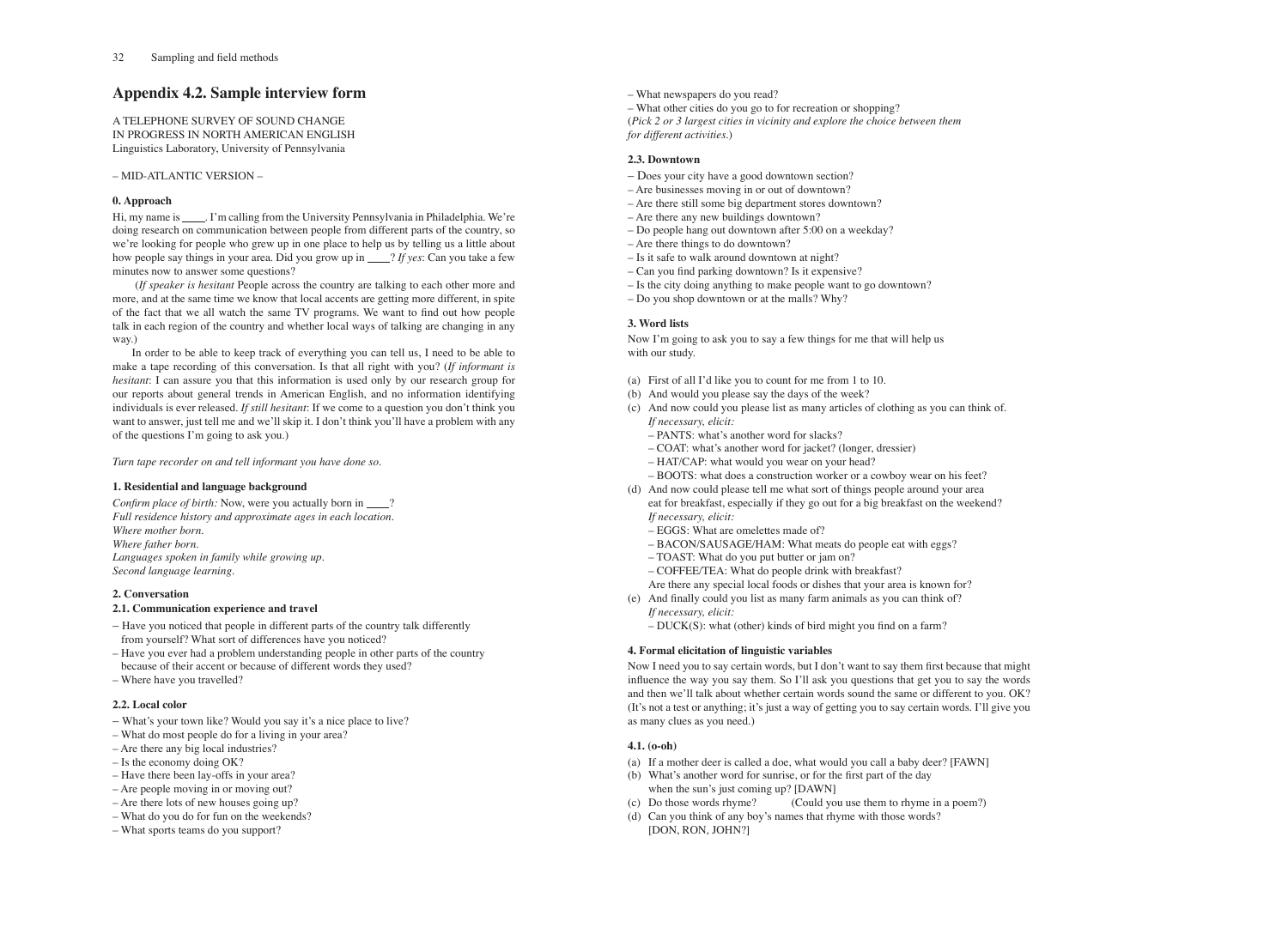## *If necessary, elicit:*

 – DON: What's the first name of Walt Disney's famous duck? What's short for that?

- (e) Does that name sound the same as the word for *sunrise* you just said? (If someone said those two words to you over the phone, could you tell them apart?)
- (f) Can you say them again for me? (*If necessary*: which one was first?)
- (g) What's another boy's name that starts with D and ends with N? [DAN]
- (a) What's the past tense of *catch*? (Like if today I catch the ball, yesterday I ...?) [CAUGHT]
- (b) What's the opposite of *cold*? [HOT]
- (c) Do those words rhyme?
- (d) Can you say them for me one more time?
- (a) What's the opposite of *shorter* (if you're talking about the height of people)? [TALLER]
- (b) How much money do four quarters make? [DOLLAR]
- (c) Do those words rhyme?
- (d) Can you say them for me one more time?
- (a) What's the opposite of *off*? [ON]
- (b) What's the opposite of *up*? [DOWN]

## **4.2. Semantic differentials (1)**

Now I have a few questions about the meanings of different words. Tell me, in your opinion,

- (b) What's the difference between a HOME and a HOUSE?
- (d) What's the difference between a DECK and a PORCH?
- (e) What's the difference between to SIT and to SET?

## **4.3. Lexicon**

- (a) What's the general term you use for a carbonated beverage in your area? [POP, SODA, COKE, etc.] (*If unsure*: if you were going to buy a can of Coke or Pepsi or Sprite out of a machine, what would you call the machine?)
- (b) What do you call it when you prepare meat outside over a charcoal fire in the summertime? [GRILL(ING) (OUT), BARBECUE, COOKOUT]
- (c) Do grilling and barbecuing mean the same thing? *If no*: what's the difference? [SAUCE]
- (d) *If not already answered:* What kinds of things would you barbecue? Grill? (e) What do you call a large piece of furniture that seats three people?
- [COUCH, SOFA, etc.] (f) What do you call the top part of a house, that keeps the rain out? [ROOF]

### **4.4. (i-e/\_N)**

- (a) What would you use to sign a check with? [PEN]
- (b) What would you use to fasten a cloth diaper? (A safety ...) [PIN]
- (c) Do those words sound the same to you?
- (d) Say them again for me and tell me which one's which.

(*If* pin *and* pen *are close or the same*:

- (a) If you gave a book to Mary you'd say I gave it to *her*; if you gave it to John you'd say I gave it to ... [HIM]
- (b) What do you call the bottom part of a dress where it's folded up and sewn in place? [HEM].
- (c) Do those words sound the same to you?
- (d) Say them again for me and tell me which one's which.)

### **4.5. (tense ~ lax contrasts before /l/)**

- (a) What's the opposite of *empty*? [FULL]
- (b) What's another word for an idiot or a stupid person? (Begins with F as in Frank). [FOOL]
- (c) Do those words sound the same to you?
- (d) Say them again for me and tell me which one's which.

(*If* full *and* fool *are close or the same*:

- (a) What's a place where you go swimming in the backyard? [POOL]
- (b) What's the opposite of *push*? [PULL]
- (c) Do those words sound the same to you?
- (d) Say them again for me and tell me which one's which.)
- (a) What's a word for a little mountain? [HILL]
- (b) What do you call the back part of the bottom of your foot? [HEEL]
- (c) Do those words sound the same to you?
- (d) Say them again for me and tell me which one's which.

(*If* hill *and* heel *are close or the same*:

- (a) What's a word for the skin of an orange? [PEEL]
- (b) What's the little thing you swallow when you take aspirin? [PILL]
- (c) Do those words sound the same to you?
- (d) Say them again for me and tell me which one's which.)

### **4.6. (oh-ow/\_r)**

- (a) What kind of animal runs in the Kentucky Derby (what does a cowboy ride)? [HORSE]
- (b) What do you call the way you feel when your throat is kind of scratchy and sore so you can't talk very well? [HOARSE]
- (c) Do those words sound the same to you?
- (d) Say them again for me and tell me which one's which.

(*If* horse *and* hoarse *are close or distinct*:

- (a) What do you call the first part of the day, before noon? [MORNING]
- (b) When someone is grieving because somebody close to them has just died,
- you say they're in ... [MOURNING]. (c) Do those words sound the same to you?
- (d) Say them again for me and tell me which one's which.)
- 

## **4.7. (æ/\_g,d) -- Semantic differentials (2)**

- (a) What's the difference for you in meaning between a BAG and a SACK?
- (b) What's the difference between a LABEL and a TAG?
- (c) What's the difference between a BAD person and an EVIL person?
- (d) What's the difference between being UNHAPPY and being SAD?

## **4.8. Aspirated glides -- (hw, hj)**

- (a) What's a great big animal like a fish except it's a mammal (lives in the ocean and spouts water)? [WHALE]
- (b) What do you call a sound like a siren or a baby's cry, also starts with W? [WAIL]
- (c) Do those words sound the same to you?
- (d) Say them again for me and tell me which one's which.
- (a) If someone can laugh at a good joke, you say he has a good sense of ... [HUMOR]
- (b) What's a word that means very, very big, or enormous, starts with H? [HUGE]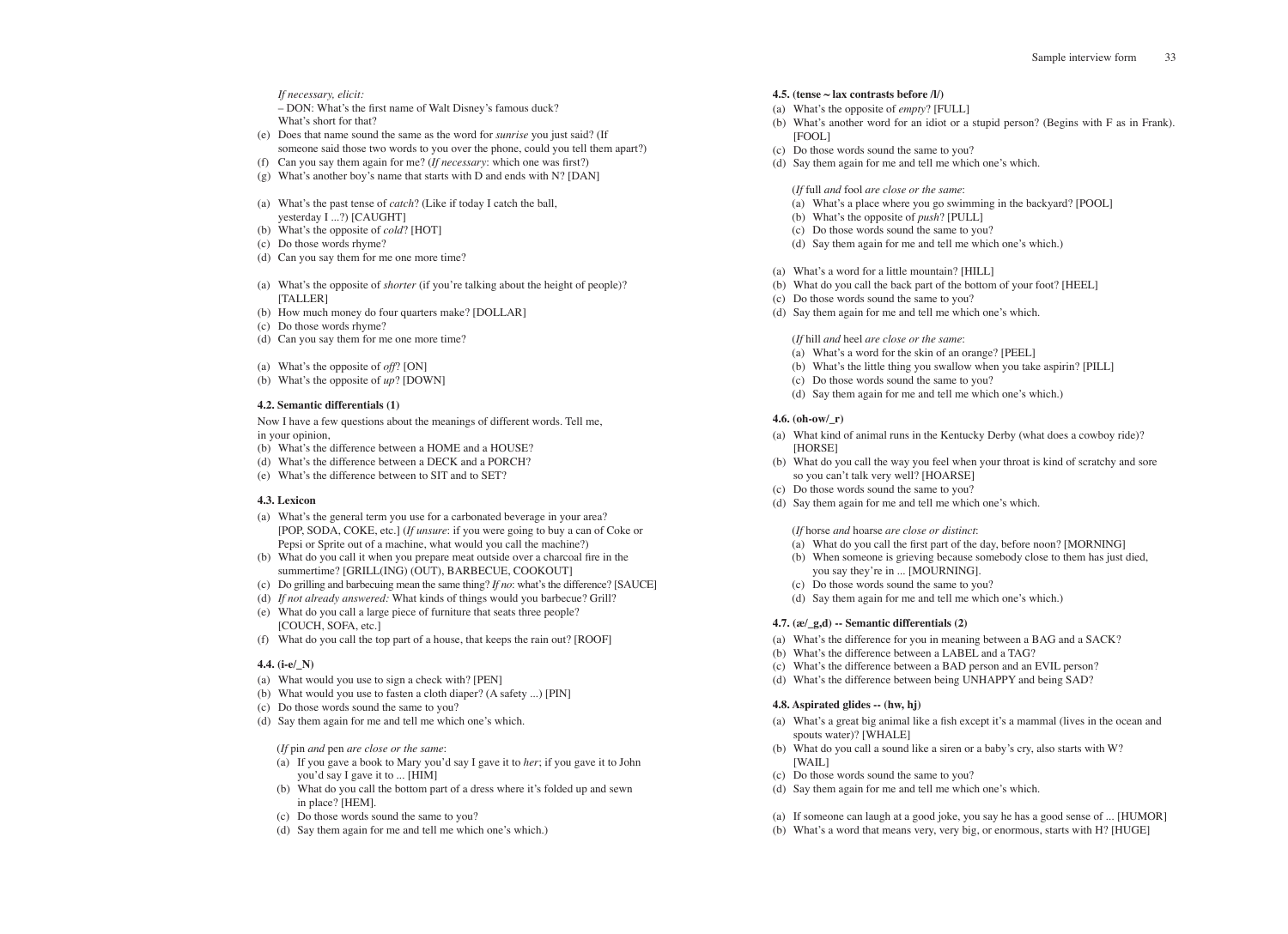# **4.9. (ey-e-æ/\_rV)**

- (a) In the nursery rhyme, who's the girl who had a little lamb? [MARY]
- (b) What's a word that means happy, that people say when they greet one another at Christmas? [MERRY]
- (c) Do those words sound the same to you?
- (d) Say them again for me and tell me which one's which.
- (e) When a man gets down on one knee and pops the question to the woman he loves, what does he say? Will you ... [MARRY]
- (f) Does that sound like the word people say with Christmas?
- (g) Say those two again and tell me which one's which.

# **4.10. (uw-juw/[+cor]\_)**

- (a) If you're getting married, what do you say when you're asked if you take the other person to be your wife or husband? [DO]
- (b) What do you call the moisture that's on the grass in the early morning? [DEW]
- (c) Do those words sound the same to you?
- (d) Say them again for me and tell me which one's which.

# **4.11. Southern Shift items**

- (a) What's a hot drink you might put milk, sugar or lemon in? [TEA]
- (b) What's a small, round green vegetable that comes in a pod? [PEA]
- (c) What do 24 hours make (what are there seven of in a week)? [DAY]
- (d) What's the letter in the alphabet after J? [K]

# **4.13. R-lessness module**

- (a) What's the past-tense of *fight*? [FOUGHT]
- (b) What do you call a military outpost, like in the Old West, with wooden walls and towers? [FORT]
- (c) Do those words sound the same to you?
- (d) Say them again for me and tell me which one's which.)

(*If* fought *and* fort *are close or the same*:

- (a) What's the sound a lion makes? [ROAR]
- (b) How do you describe meat or vegetables before they've been cooked? [RAW]
- (c) Do those words sound the same to you?
- (d) Say them again for me and tell me which one's which.)
- (a) What's the organ in the body that pumps blood? [HEART]
- (b) What's the opposite of *cold*? [HOT]
- (c) Do those words sound the same to you?
- (d) Say them again for me and tell me which one's which.

(*If* heart *and* hot *are close or the same*:

- (a) What's the shortest nickname for *Robert*? [BOB]
- (b) What's a nickname for *Barbara*? [BARB]
- (c) Do those words sound the same to you?
- (d) Say them again for me and tell me which one's which.)

# **5. Syntactic variables**

Now I just have one more section of language questions for you. In this section I'd like to ask you to tell me what you think of a few sentences I'm going to read you. These are sentences that sound fine to people in some parts of the country but a little strange to people in other parts of the country. For each sentence I read you, I'd like you to tell me whether you think it sounds like something you could say yourself, or something you've

Well, once again, my name is \_\_\_\_, and I'm at the University of Pennsylvania in Philadelphia, and I'd like to thank you very much for the time you've taken to do this interview. You've really been a big help!

heard around your area but you wouldn't say, or something you've never heard before. OK? So here's the first one:

- (a) What if there were crumbs on the kitchen floor and someone said, "The floor needs swept"?
- (b) What if a mother said to her child, "Your hair needs cut"?
- (c) What if you were looking at the price of a new car and someone said, "Boy, cars are sure expensive anymore!"?
- (d) What if someone said, "It's real hard to find a good job anymore"?
- (e) What if someone said, "I used to watch football, but anymore I watch baseball"?
- (f) What if someone asked you, "I'm going to the store; d'you wanna come with?"
- (g) What if someone asked, "Do you want for me to go downtown today?"
- (h) What if someone asked, "Would you like for me to pick up some milk on the way home?"

# **6. Personal history/demographic data**

Those are all the language questions I have for you. Now I just need to ask you a couple more things so that we can place you properly in our sample.

- (a) What year were you born?
- (b) Where did you go to high school?
- (c) What were the main racial and ethnic groups in your school? (*approx. %, if appropriate*)
- (d) What's your own family's background in terms of national ancestry? (→ *conversation*?)
- (e) What is/was your father's occupation? Your mother's? (→ *conversation*?)
- (f) Did you take any schooling beyond high school? What, where?
- (g) What's your occupation? (→ *conversation*?)
	- Do you enjoy your job?
	- What exactly does it involve?
	- So tell me, since you're an expert in this, I've always wondered . . .?
	- *etc., as appropriate*.

# **7. Continuing contact**

There's just one other thing I'd like to ask you to do. As you can tell, we try to get everybody we talk to to say certain words and the easiest and quickest way to do that is to mail out a list of words that people can read back to us over the phone, which takes about five minutes. If I mailed you a wordlist and then called you back in a couple of weeks, do you think you could spare five minutes to read me the list over the phone? *If yes*: Great, then I'll just need to get your name and address so I can send you the list. ... What would be a good time to get hold of you?

# **8. Answers to closing questions**

# Q: So what's this study all about again?

A: This is a survey of changes in the way American English is spoken across the country. We're interested in finding out what changes are going on in different regions and how fast they're progressing. For instance, one of the things I was asking you about was how you said words like *hot* and *caught*, or *sock* and *talk*. This is one of the major differences between the way people talk in different parts of the country. Most people in the West say those words the same, as do people in Canada and in a couple of other areas (Pittsburgh and Boston), whereas people in the South, the Midwest and the East mostly say them different. We want to know where the borders are between these areas and whether they are